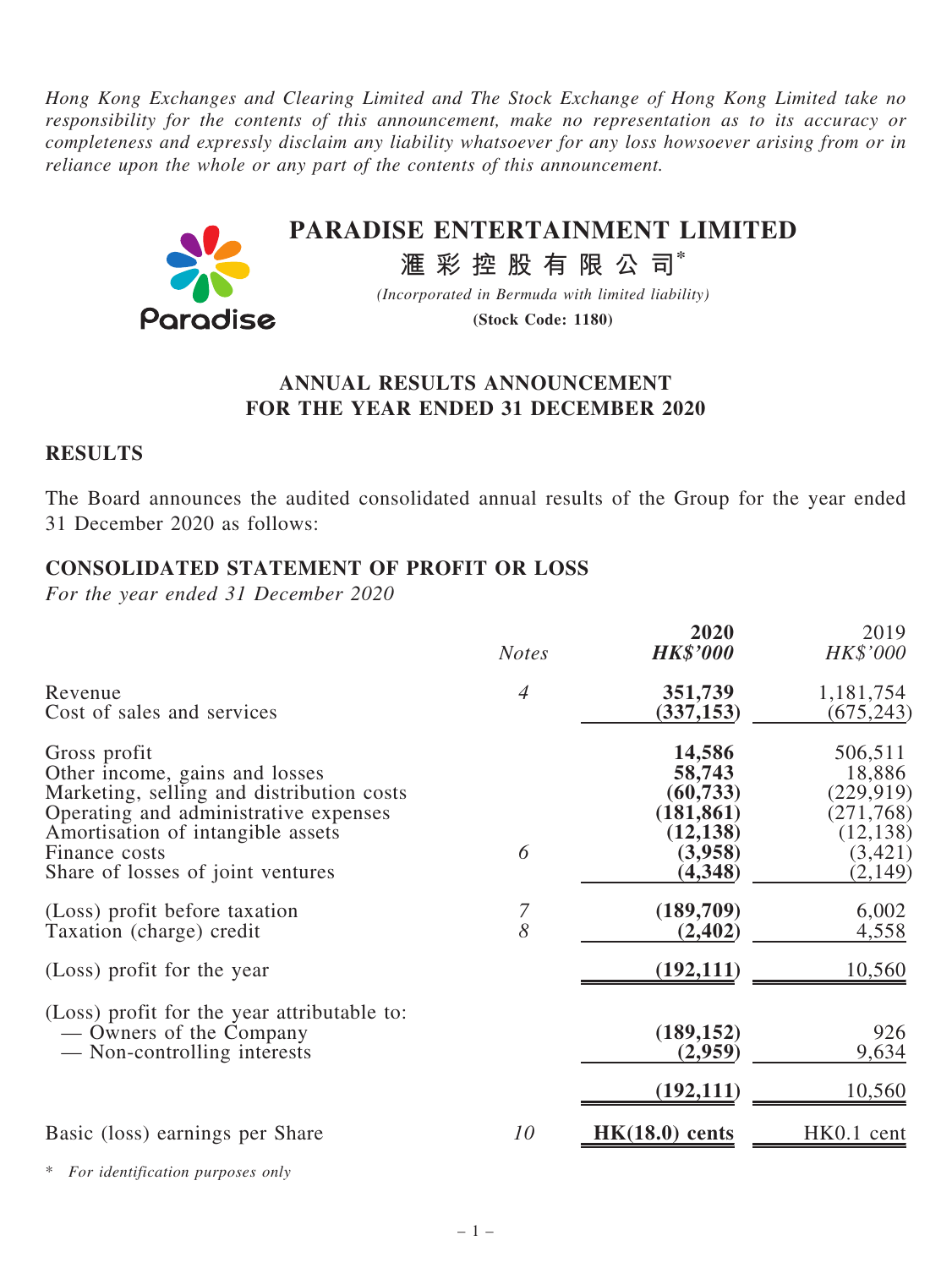## CONSOLIDATED STATEMENT OF PROFIT OR LOSS AND OTHER COMPREHENSIVE INCOME

For the year ended 31 December 2020

|                                                                                                                                                                                     | 2020<br><b>HK\$'000</b> | 2019<br>HK\$'000 |
|-------------------------------------------------------------------------------------------------------------------------------------------------------------------------------------|-------------------------|------------------|
| (Loss) profit for the year                                                                                                                                                          | (192, 111)              | 10,560           |
| Other comprehensive expense:                                                                                                                                                        |                         |                  |
| Item that will not be reclassified to profit or loss:                                                                                                                               |                         |                  |
| Fair value loss on investment in equity instruments<br>designated at fair value through other comprehensive income<br>Item that may be reclassified subsequently to profit or loss: | (144)                   | (62)             |
| Exchange differences arising on translation of foreign operations                                                                                                                   | (3,060)                 | (852)            |
| Other comprehensive expense for the year                                                                                                                                            | (3,204)                 | (914)            |
| Total comprehensive (expense) income for the year                                                                                                                                   | (195, 315)              | 9,646            |
| Total comprehensive (expense) income for the year attributable to:                                                                                                                  |                         |                  |
| — Owners of the Company                                                                                                                                                             | (192, 023)              | 5                |
| — Non-controlling interests                                                                                                                                                         | (3,292)                 | 9,641            |
|                                                                                                                                                                                     | (195, 315)              | 9,646            |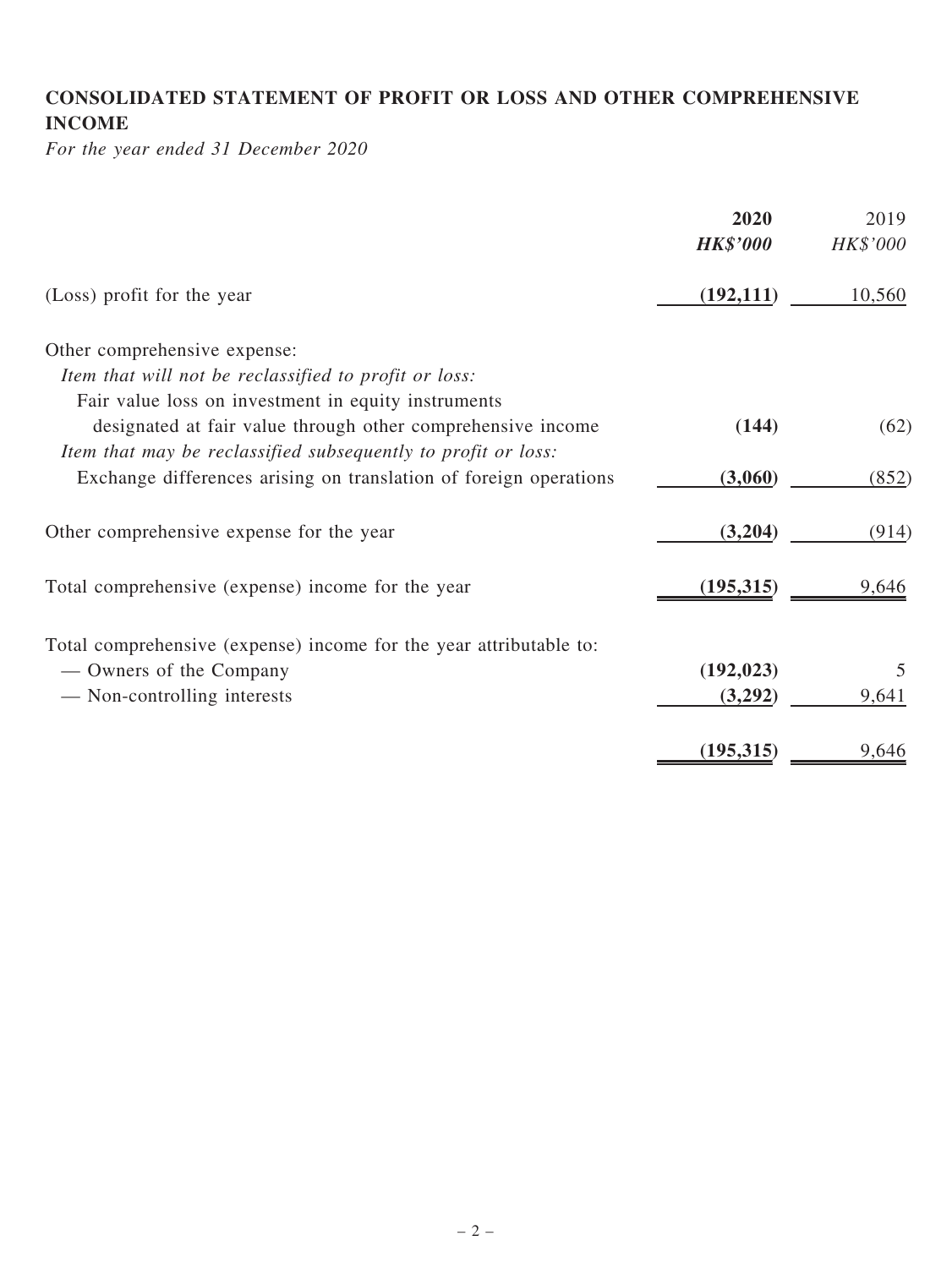# CONSOLIDATED STATEMENT OF FINANCIAL POSITION

At 31 December 2020

|                                                                                                                                                                                                                                    | <b>Notes</b> | 2020<br><b>HK\$'000</b>                                      | 2019<br>HK\$'000                                             |
|------------------------------------------------------------------------------------------------------------------------------------------------------------------------------------------------------------------------------------|--------------|--------------------------------------------------------------|--------------------------------------------------------------|
| <b>Non-current assets</b><br>Property, plant and equipment<br>Right-of-use assets<br>Intangible assets<br>Interests in joint ventures/amounts due from joint ventures<br>Investment in equity instruments designated at fair value |              | 276,806<br>16,419<br>56,643<br>7,992                         | 310,393<br>18,093<br>68,781<br>3,540                         |
| through other comprehensive income<br>Other assets<br>Pledged bank deposits                                                                                                                                                        |              | 4,996<br>30,341                                              | 1,366<br>5,906                                               |
|                                                                                                                                                                                                                                    |              | 393,197                                                      | 408,079                                                      |
| <b>Current assets</b><br>Inventories<br>Trade and other receivables<br>Amounts due from joint ventures<br>Amount due from related companies                                                                                        | 11           | 49,856<br>88,073<br>80                                       | 61,545<br>163,860<br>195<br>1,140                            |
| Pledged bank deposit<br>Bank balances and cash                                                                                                                                                                                     |              | 129,244                                                      | 28,800<br>245,612                                            |
|                                                                                                                                                                                                                                    |              | 267,253                                                      | 501,152                                                      |
| <b>Current liabilities</b><br>Trade and other payables<br>Amounts due to Directors<br>Amounts due to joint ventures<br>Taxation payable<br>Bank borrowings — due within one year<br>Lease liabilities<br>Contract liabilities      | 12           | 66,406<br>1,600<br>178<br>8,830<br>8,993<br>11,897<br>23,534 | 117,312<br>2,109<br>184<br>6,912<br>8,776<br>10,659<br>9,846 |
|                                                                                                                                                                                                                                    |              | 121,438                                                      | 155,798                                                      |
| Net current assets                                                                                                                                                                                                                 |              | 145,815                                                      | 345,354                                                      |
| <b>Total assets less current liabilities</b>                                                                                                                                                                                       |              | 539,012                                                      | 753,433                                                      |
| <b>Non-current liabilities</b><br>Bank borrowings — due after one year<br>Lease liabilities                                                                                                                                        |              | 128,023<br>4,930                                             | 137,055<br>7,894                                             |
|                                                                                                                                                                                                                                    |              | 132,953                                                      | 144,949                                                      |
| <b>Net assets</b>                                                                                                                                                                                                                  |              | 406,059                                                      | 608,484                                                      |
| <b>Capital and reserves</b><br>Share capital<br>Reserves                                                                                                                                                                           |              | 1,052<br>363,540                                             | 1,052<br>555,563                                             |
| Equity attributable to owners of the Company<br>Non-controlling interests                                                                                                                                                          |              | 364,592<br>41,467                                            | 556,615<br>51,869                                            |
|                                                                                                                                                                                                                                    |              | 406,059                                                      | 608,484                                                      |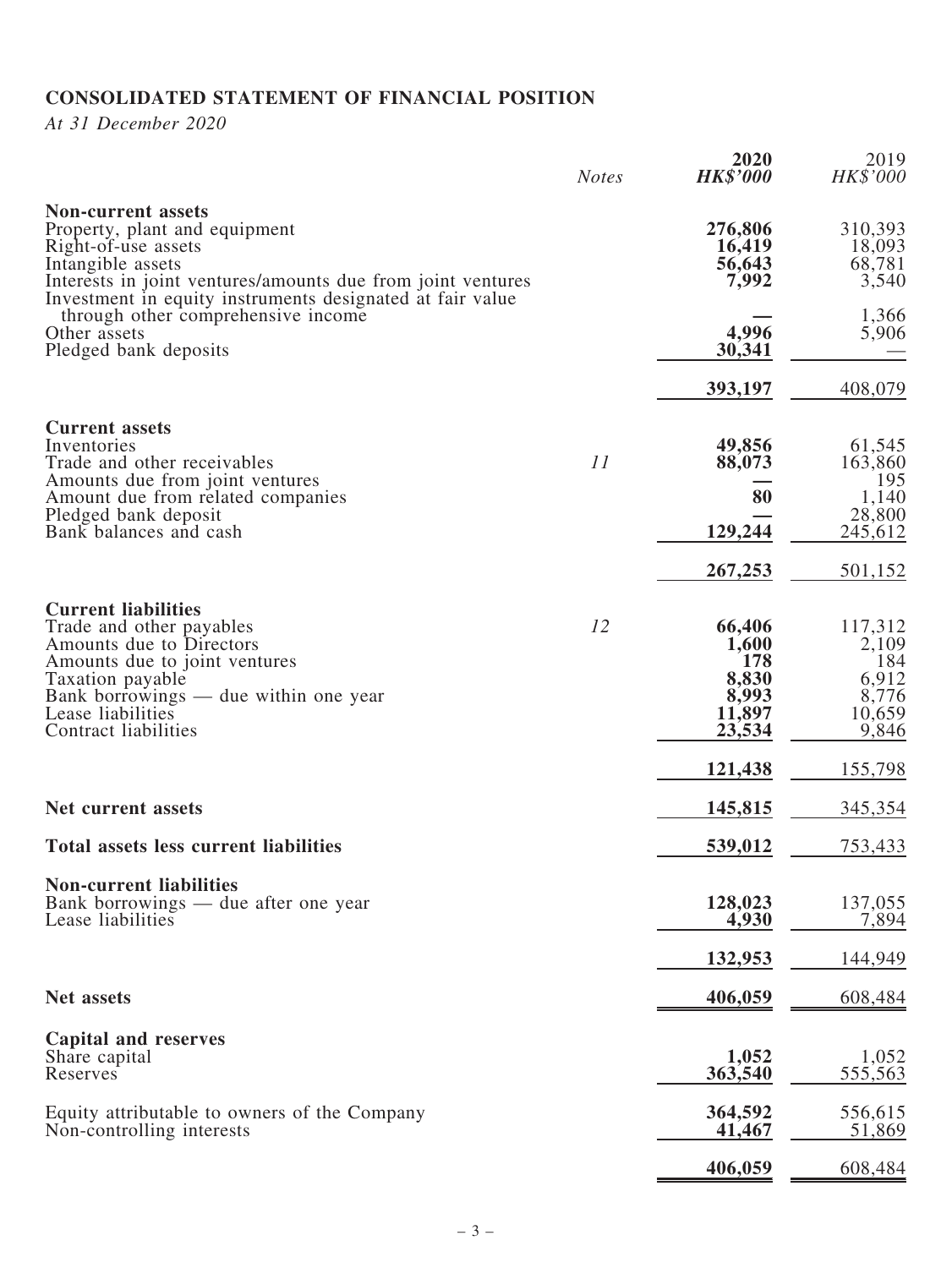#### NOTES TO THE CONSOLIDATED FINANCIAL STATEMENTS

#### 1. GENERAL INFORMATION

The Company is incorporated in Bermuda as an exempted company with limited liability and its Shares are listed on the Main Board of the Stock Exchange. Its ultimate holding company is August Profit Investments Limited, a company established in the British Virgin Islands. In the opinion of the Directors, the Company's ultimate controlling party is Mr. Jay Chun, who is also an executive Director. The address of the registered office of the Company is Clarendon House, 2 Church Street, Hamilton HM11, Bermuda and principal place of business of the Company is Unit C, 19/F., Entertainment Building, 30 Queen's Road Central, Hong Kong.

The Company is an investment holding company of a diverse group of companies that are principally engaged in the provision of casino management services, and the development, sale and leasing of electronic gaming equipment and systems.

The consolidated financial statements are presented in HK\$, which is also the functional currency of the Company.

The outbreak of a respiratory illness caused by a novel coronavirus (''Covid-19'') since early 2020 and the subsequent quarantine measures as well as travel restrictions imposed by jurisdictions including Macau and Hong Kong have had negative impacts to the business environment and significantly impacted the operations of the Group.

During the year ended 31 December 2020, the Macau government announced the mandatory suspension of operations of all casinos in Macau for at least 15 days from 5 February 2020 in an effort to contain the spread of the pandemic. Operations at Casino Kam Pek Paradise were suspended on 5 February 2020 and resumed on 20 February 2020, while operations at Casino Waldo were suspended on 5 February 2020 and resumed on 24 February 2020.

The Group continued to provide casino management services in Casino Waldo until the related service contract expired on 29 February 2020. The Group did not request for renewal or extension of the service contract and ceased providing casino management services in Casino Waldo from 1 March 2020. Accordingly, the Group has recognised a loss on disposal/write-off of property, plant and equipment of HK\$9,663,000 and impairment loss in respect of property, plant and equipment of HK\$5,000,000 to reduce to their recoverable amounts during the current year.

In dealing with the outbreak of Covid-19, the Group explored other businesses by making use of its extensive network in the PRC to provide procurement services on behalf of overseas customers. The income generated from the procurement services of HK\$53,883,000, included in other income, gains and losses, has made positive contribution to the Group's results for the current year.

As such, the financial position and performance of the Group were significantly impacted from reduction in revenue and recognition of losses from the casino management services segment and gaming systems segment set off by recognition of procurement service income for the year ended 31 December 2020.

#### 2. BASIS OF PREPARATION

The consolidated financial statements have been prepared in accordance with HKFRSs issued by the HKICPA. For the purpose of preparation of the consolidated financial statements, information is considered material if such information is reasonably expected to influence decisions made by primary users. In addition, the consolidated financial statements include applicable disclosures required by the Listing Rules and by the Hong Kong Companies Ordinance.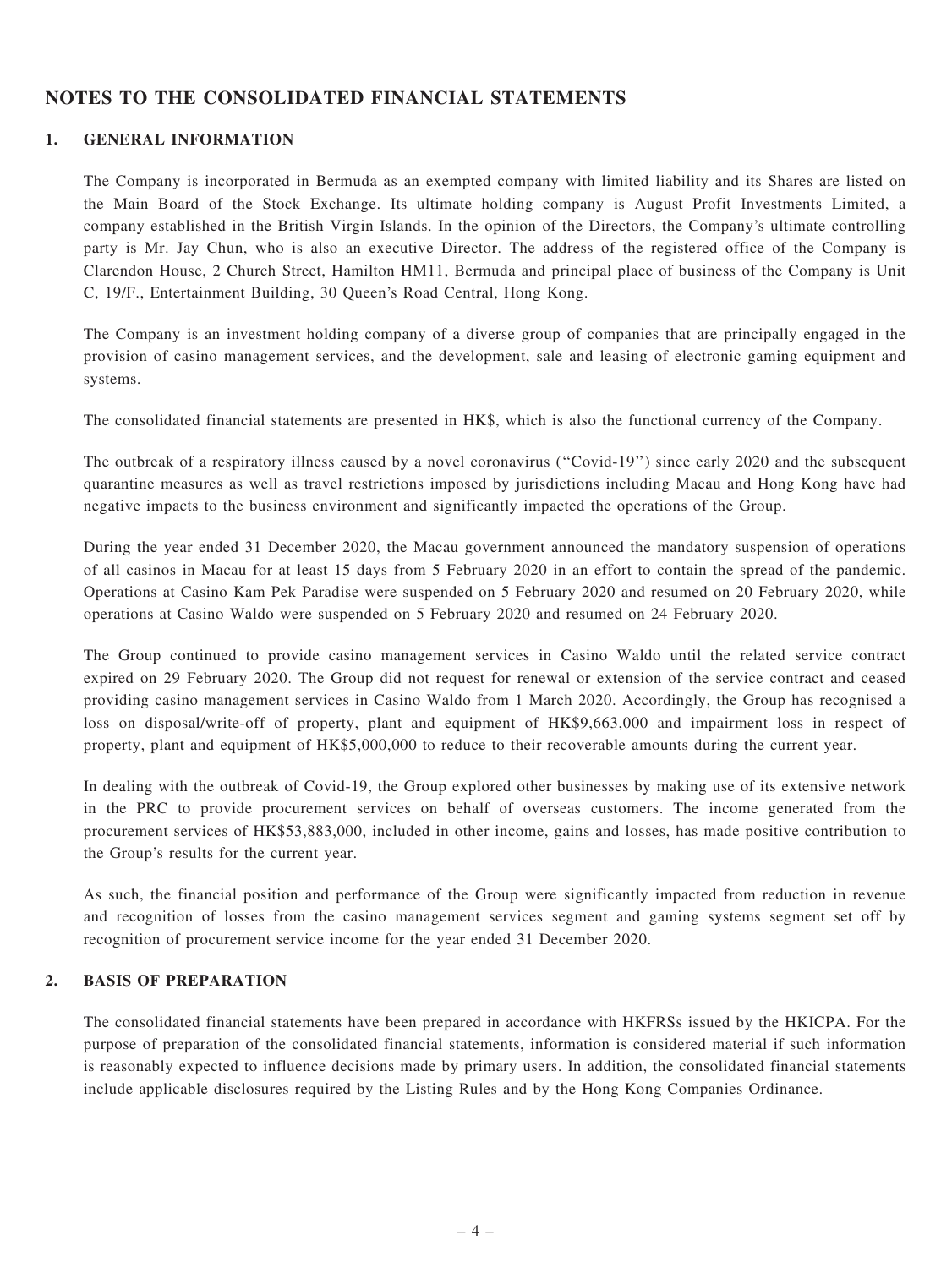The consolidated financial statements have been prepared on the historical cost basis except for investment in equity instruments designated at fair value through other comprehensive income that is measured at fair value at the end of each reporting period. Historical cost is generally based on the fair value of the consideration given in exchange for goods and services.

#### Going concern assessment

The Directors have, at the time of approving the consolidated financial statements, a reasonable expectation that the Group has adequate resources to continue in operational existence for the foreseeable future. Thus, they continue to adopt the going concern basis of accounting in preparing the consolidated financial statements.

The consolidated financial statements have been prepared on a going concern basis. As at 31 December 2020, the Group had cash and cash equivalents of HK\$129,244,000 and net current assets of HK\$145,815,000. The Group has prepared a cash flow forecast which involves judgments and estimations based upon management's input of key variables and market conditions including the future economic conditions, increased competition in Macau, the regulatory environment and the growth rates of the Macau gaming market.

The cash flow forecast has been determined using estimations of future cash flows based upon projected income and expenses of the business and working capital needs for a period of not less than twelve months from 31 December 2020. The Group believes it has sufficient liquidity based upon cash on hand and the expected cash to be generated from operations to meet its financial obligations as they fall due for the following twelve months from 31 December 2020.

#### 3. APPLICATION OF NEW AND AMENDMENTS TO HKFRSs

#### Amendments to HKFRSs that are mandatorily effective for the current year

In the current year, the Group has applied the Amendments to References to the Conceptual Framework in HKFRS Standards and the following amendments to HKFRSs issued by the HKICPA for the first time, which are mandatorily effective for the annual period beginning on or after 1 January 2020 for the preparation of the consolidated financial statements:

| Amendments to HKAS 1 and HKAS 8            | Definition of Material         |
|--------------------------------------------|--------------------------------|
| Amendments to HKFRS 3                      | Definition of a Business       |
| Amendments to HKFRS 9, HKAS 39 and HKFRS 7 | Interest Rate Benchmark Reform |

In addition, the Group has early applied the Amendment to HKFRS 16 "Covid-19-Related Rent Concessions".

Except as described below, the application of the Amendments to References to the Conceptual Framework in HKFRS Standards and the amendments to HKFRSs in the current year has had no material impact on the Group's financial positions and performance for the current and prior years and/or on the disclosures set out in these consolidated financial statements.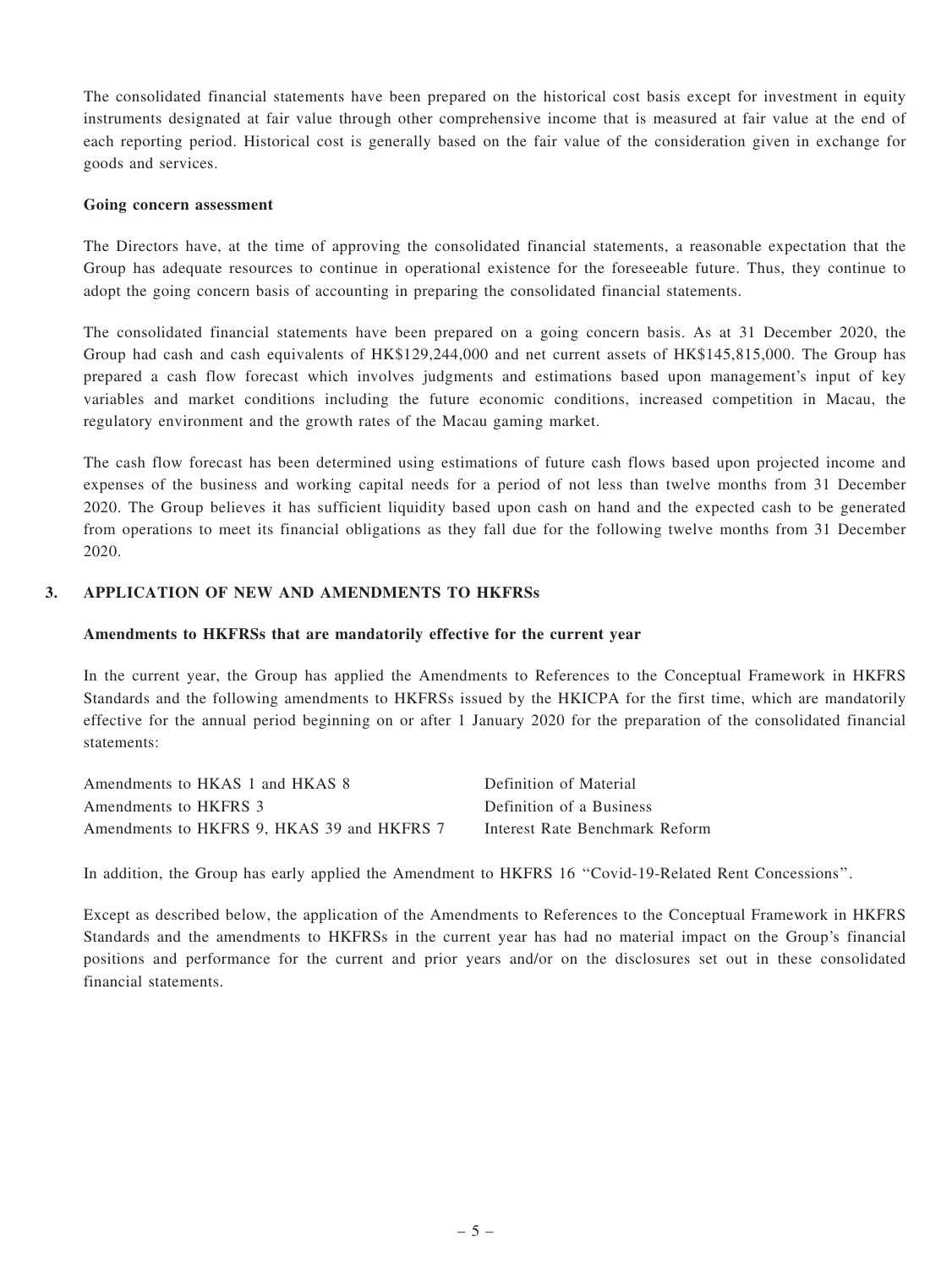#### Impacts on early application of Amendment to HKFRS 16 Covid-19-Related Rent Concessions

The Group has applied the amendment for the first time in the current year. The amendment introduces a new practical expedient for lessees to elect not to assess whether a Covid-19-related rent concession is a lease modification. The practical expedient only applies to rent concessions occurring as a direct consequence of the Covid-19 that meets all of the following conditions:

- . the change in lease payments results in revised consideration for the lease that is substantially the same as, or less than, the consideration for the lease immediately preceding the change;
- . any reduction in lease payments affects only payments originally due on or before 30 June 2021; and
- . there is no substantive change to other terms and conditions of the lease.

A lessee applying the practical expedient accounts for changes in lease payments resulting from rent concessions the same way it would account for the changes applying HKFRS 16 Leases if the changes were not a lease modification. Forgiveness or waiver of lease payments are accounted for as variable lease payments. The related lease liabilities are adjusted to reflect the amounts forgiven or waived with a corresponding adjustment recognised in the profit or loss in the period in which the event occurs.

The application of the amendment had no impact on the opening accumulated losses at 1 January 2020. The Group has benefited from concession of lease payments on several leases for office premises, a warehouse and staff quarters. The Group has derecognised the part of the lease liabilities that has been extinguished by the forgiveness of lease payments using the discount rates originally applied to these leases, respectively, resulting in a decrease in the lease liabilities of HK\$659,000, which has been recognised as variable lease payments in profit or loss for the current year.

#### New and amendments to HKFRSs in issue but not yet effective

The Group has not early applied the following new and amendments to HKFRSs that have been issued but are not yet effective:

| HKFRS 17                                 | Insurance Contracts and the related Amendments <sup>1</sup>                                                                |
|------------------------------------------|----------------------------------------------------------------------------------------------------------------------------|
| Amendments to HKFRS 3                    | Reference to the Conceptual Framework <sup>2</sup>                                                                         |
| Amendments to HKFRS 9, HKAS 39, HKFRS 7, | Interest Rate Benchmark Reform — Phase $24$                                                                                |
| HKFRS 4 and HKFRS 16                     |                                                                                                                            |
| Amendments to HKFRS 10 and HKAS 28       | Sale or Contribution of Assets between an Investor and its<br>Associate or Joint Venture <sup>3</sup>                      |
| Amendments to HKAS 1                     | Classification of Liabilities as Current or Non-current and related<br>amendments to Hong Kong Interpretation 5 $(2020)^1$ |
| Amendments to HKAS 16                    | Property, Plant and Equipment — Proceeds before Intended $Use2$                                                            |
| Amendments to HKAS 37                    | Onerous Contracts — Cost of Fulfilling a Contract <sup>2</sup>                                                             |
| Amendments to HKFRSs                     | Annual Improvements to HKFRSs 2018–2020 <sup>2</sup>                                                                       |

<sup>1</sup> Effective for annual periods beginning on or after 1 January 2023.

- <sup>2</sup> Effective for annual periods beginning on or after 1 January 2022.
- <sup>3</sup> Effective for annual periods beginning on or after a date to be determined.
- <sup>4</sup> Effective for annual periods beginning on or after 1 January 2021.

The Directors anticipate that the application of the new and amendments to HKFRSs will have no material impact on the consolidated financial statements in the foreseeable future.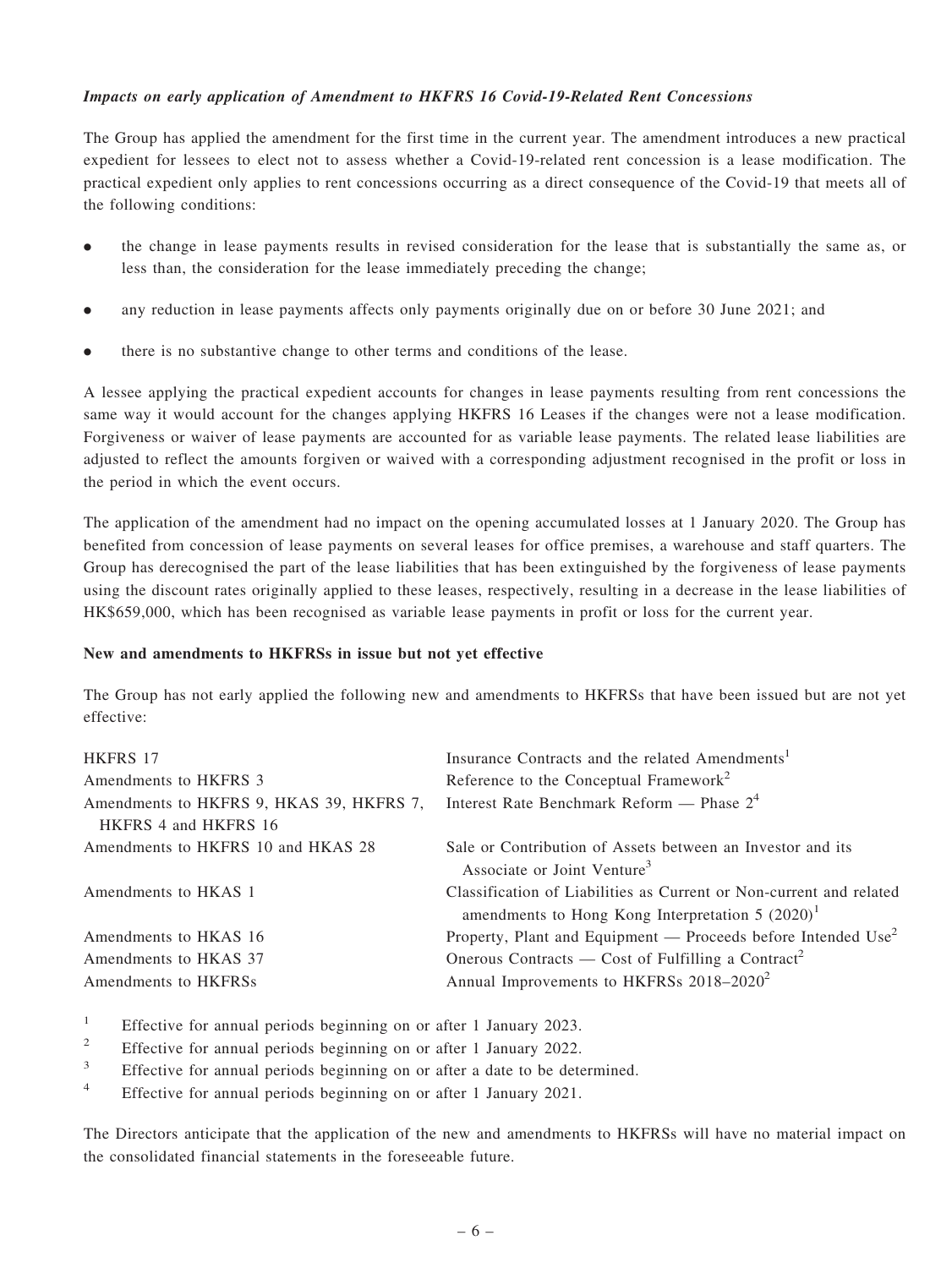#### 4. REVENUE

An analysis of the Group's revenue is as follows:

|                                                               | 2020            | 2019      |
|---------------------------------------------------------------|-----------------|-----------|
|                                                               | <b>HK\$'000</b> | HK\$'000  |
| Casino management services:                                   |                 |           |
| Provision of casino management services, recognised over time | 326,396         | 1,004,223 |
| Electronic gaming equipment and systems:                      |                 |           |
| Sale of electronic gaming equipment and systems,              |                 |           |
| recognised at a point in time                                 | 20,923          | 169,832   |
| Leasing of electronic gaming equipment and systems            |                 |           |
| - variable operating lease payments                           | 3,091           | 5,164     |
| Royalty income, recognised over time                          | 1,329           | 2,535     |
|                                                               | 25,343          | 177,531   |
| Total                                                         | 351,739         | 1,181,754 |
| Analysis of revenue:                                          |                 |           |
| Recognised over time                                          | 327,725         | 1,006,758 |
| Recognised at a point in time                                 | 20,923          | 169,832   |
|                                                               |                 |           |
| Revenue recognition for revenue from contracts with customers | 348,648         | 1,176,590 |
| Leasing income — variable operating lease payments            | 3,091           | 5,164     |
| Total                                                         | 351,739         | 1,181,754 |

#### 5. SEGMENT INFORMATION

The executive Directors have been identified as the chief operating decision makers (the ''CODM''). The executive Directors review the business with the following reportable and operating segments:

| Casino management services | - Provision of casino management services in Macau                 |
|----------------------------|--------------------------------------------------------------------|
| Gaming systems             | - Development, sale and leasing of electronic gaming equipment and |
|                            | systems and royalty income                                         |

The Group monitors the operating results of its business units separately for the purposes of making decisions about resource allocation and performance assessment. Segment results represent the operating profit or loss from/earned by each segment without allocation of corporate income and expenses, finance costs, share of losses of joint ventures and income tax expenses. This is the measure reported to the executive Directors for the purposes of resource allocation and assessment of segment performance.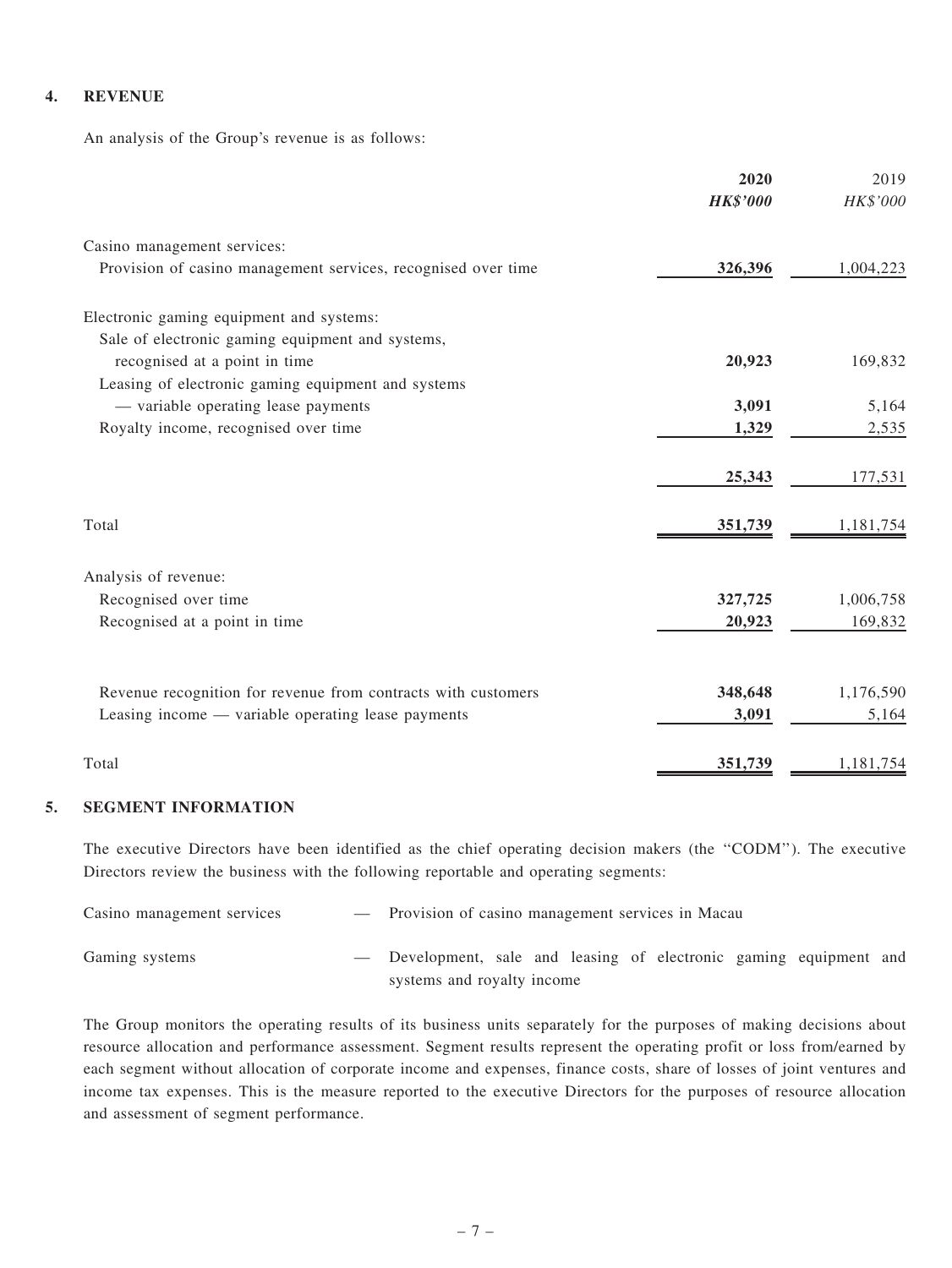Information regarding the above segments is reported below:

# For the year ended 31 December 2020

|                                         | Casino<br>management<br>services<br><b>HK\$'000</b> | Gaming<br>systems<br><b>HK\$'000</b> | <b>Unallocated</b><br><b>HK\$'000</b> | Consolidated<br><b>HK\$'000</b> |
|-----------------------------------------|-----------------------------------------------------|--------------------------------------|---------------------------------------|---------------------------------|
| Segment revenue                         | 326,396                                             | 25,343                               |                                       | 351,739                         |
| Segment results                         | (126, 724)                                          | (84, 633)                            |                                       | (211, 357)                      |
| Unallocated corporate income            |                                                     |                                      |                                       | 60,848                          |
| Unallocated corporate expenses          |                                                     |                                      |                                       | (30, 894)                       |
| Finance costs                           |                                                     |                                      |                                       | (3,958)                         |
| Share of losses of joint ventures       |                                                     |                                      |                                       | (4, 348)                        |
| Loss before taxation                    |                                                     |                                      |                                       | (189,709)                       |
| Taxation charge                         |                                                     |                                      |                                       | (2, 402)                        |
| Loss for the year                       |                                                     |                                      |                                       | (192, 111)                      |
| Other information                       |                                                     |                                      |                                       |                                 |
| Capital expenditure                     | 11,136                                              | 14,818                               | 257                                   | 26,211                          |
| Amortisation of intangible assets       | 12,138                                              |                                      |                                       | 12,138                          |
| Depreciation of property, plant and     |                                                     |                                      |                                       |                                 |
| equipment                               | 35,701                                              | 9,734                                | 899                                   | 46,334                          |
| Depreciation of right-of-use assets     | 4,683                                               | 3,992                                | 4,595                                 | 13,270                          |
| Loss (gain) on disposal/write-off of    |                                                     |                                      |                                       |                                 |
| property, plant and equipment           | 9,609                                               | 56                                   | (2)                                   | 9,663                           |
| Impairment loss in respect of property, |                                                     |                                      |                                       |                                 |
| plant and equipment                     | 5,000                                               |                                      |                                       | 5,000                           |
| Write-down of inventories               |                                                     | 6,703                                |                                       | 6,703                           |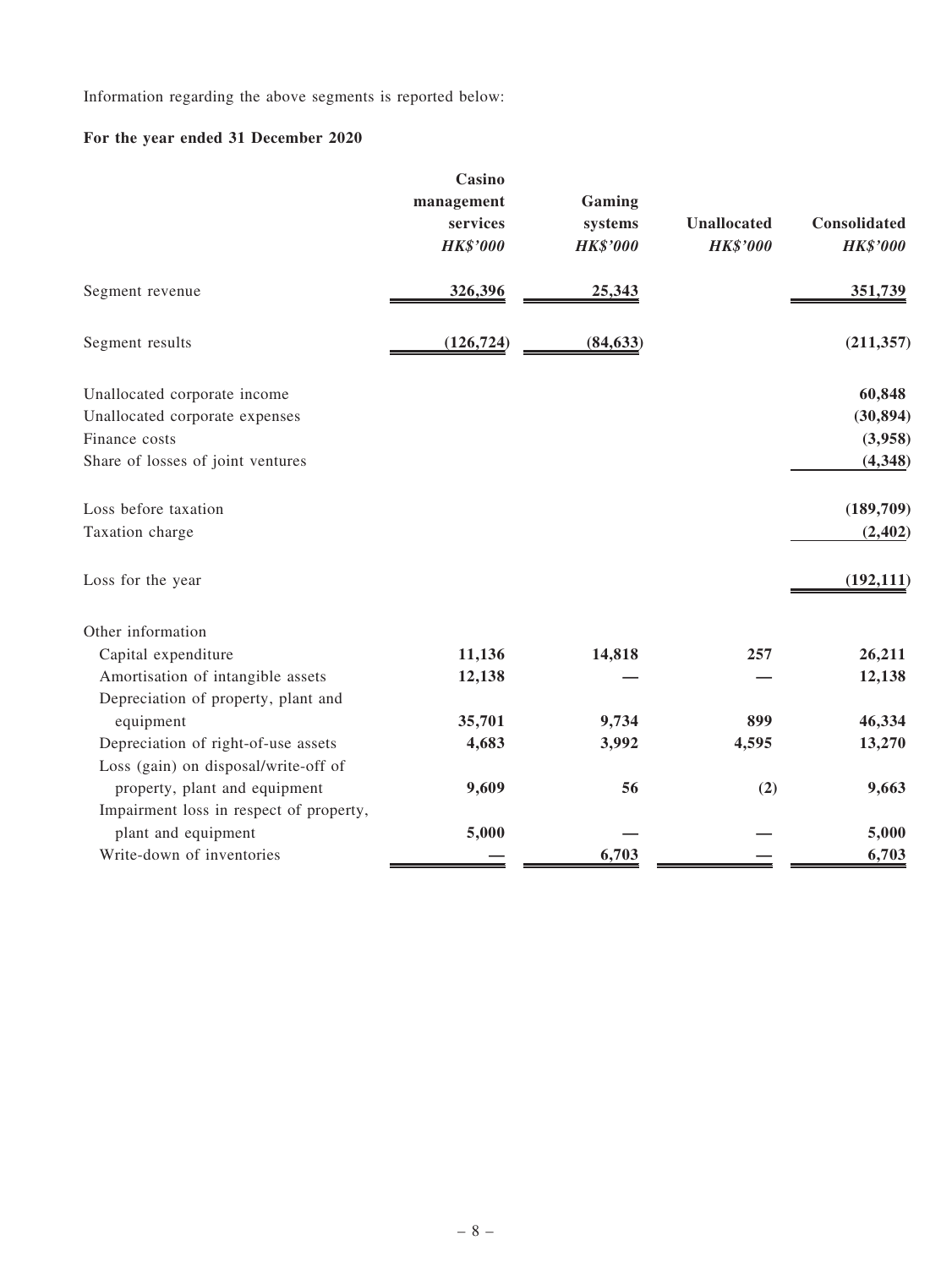#### For the year ended 31 December 2019

|                                     | Casino<br>management<br>services<br>HK\$'000 | Gaming<br>systems<br>HK\$'000 | Unallocated<br>HK\$'000 | Consolidated<br>HK\$'000 |
|-------------------------------------|----------------------------------------------|-------------------------------|-------------------------|--------------------------|
| Segment revenue                     | 1,004,223                                    | 177,531                       |                         | 1,181,754                |
| Segment results                     | 53,297                                       | (6,036)                       |                         | 47,261                   |
| Unallocated corporate income        |                                              |                               |                         | 19                       |
| Unallocated corporate expenses      |                                              |                               |                         | (35,708)                 |
| Finance costs                       |                                              |                               |                         | (3,421)                  |
| Share of losses of joint ventures   |                                              |                               |                         | (2,149)                  |
| Profit before taxation              |                                              |                               |                         | 6,002                    |
| Taxation credit                     |                                              |                               |                         | 4,558                    |
| Profit for the year                 |                                              |                               |                         | 10,560                   |
| Other information                   |                                              |                               |                         |                          |
| Capital expenditure                 | 12,769                                       | 106,583                       | 2,784                   | 122,136                  |
| Amortisation of intangible assets   | 12,138                                       |                               |                         | 12,138                   |
| Depreciation of property, plant and |                                              |                               |                         |                          |
| equipment                           | 48,367                                       | 10,094                        | 925                     | 59,386                   |
| Depreciation of right-of-use assets | 4,034                                        | 2,636                         | 4,423                   | 11,093                   |
| Write-down of inventories           |                                              | 5,945                         |                         | 5,945                    |

No analysis of the Group's assets and liabilities by operating and reportable segments and geographical information of revenue from external customers and non-current assets are disclosed as they are not regularly provided to the CODM.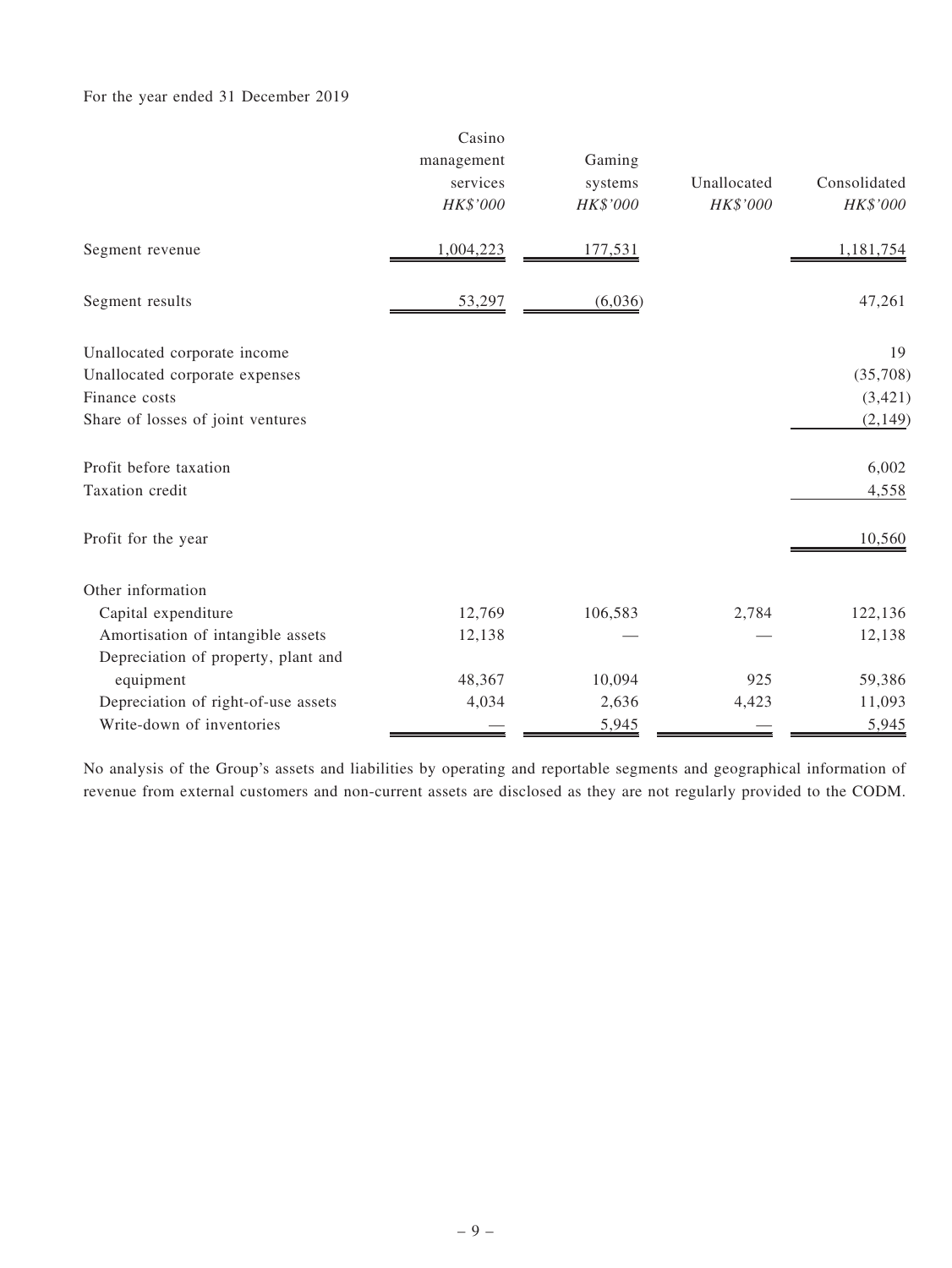#### 6. FINANCE COSTS

| Interest on:<br>- bank borrowings<br>3,404<br>2,777<br>- lease liabilities<br>554<br>644<br>3,958<br>3,421<br>7.<br>(LOSS) PROFIT BEFORE TAXATION<br>2020<br>2019<br><b>HK\$'000</b><br>HK\$'000<br>(Loss) profit before taxation has been arrived at after charging:<br>21,395<br>26,446<br>Directors' emoluments<br>Other staff costs<br>- Salaries and other benefits<br>132,863<br>157,533<br>- Retirement benefit scheme contributions<br>2,225<br>2,703<br>Total staff costs<br>156,483<br>186,682<br>Auditor's remuneration<br>1,980<br>2,480<br>Cost of inventories recognised as expenses (included in cost of sales and<br>9,001<br>47,169<br>services)<br>46,334<br>Depreciation of property, plant and equipment<br>59,386<br>Depreciation of right-of-use assets<br>13,270<br>11,093<br>Commission expenses for casino management services (included in marketing,<br>selling and distribution costs)<br>138,615<br>27,797<br>Impairment loss in respect of property, plant and equipment (included in other<br>income, gains and losses)<br>5,000<br>Loss on disposal/write-off of property, plant and equipment (included in other<br>income, gains and losses)<br>9,663<br>Research and development expenditure (included in operating and<br>administrative expenses) (note)<br>83,152<br>100,764<br>Write-down of inventories (included in cost of sales and services)<br>6,703<br>5,945<br>and after crediting:<br>Exchange gain (included in other income, gains and losses)<br>5,658 |                                   | 2020            | 2019     |
|-----------------------------------------------------------------------------------------------------------------------------------------------------------------------------------------------------------------------------------------------------------------------------------------------------------------------------------------------------------------------------------------------------------------------------------------------------------------------------------------------------------------------------------------------------------------------------------------------------------------------------------------------------------------------------------------------------------------------------------------------------------------------------------------------------------------------------------------------------------------------------------------------------------------------------------------------------------------------------------------------------------------------------------------------------------------------------------------------------------------------------------------------------------------------------------------------------------------------------------------------------------------------------------------------------------------------------------------------------------------------------------------------------------------------------------------------------------------------------------------------------------|-----------------------------------|-----------------|----------|
|                                                                                                                                                                                                                                                                                                                                                                                                                                                                                                                                                                                                                                                                                                                                                                                                                                                                                                                                                                                                                                                                                                                                                                                                                                                                                                                                                                                                                                                                                                           |                                   | <b>HK\$'000</b> | HK\$'000 |
|                                                                                                                                                                                                                                                                                                                                                                                                                                                                                                                                                                                                                                                                                                                                                                                                                                                                                                                                                                                                                                                                                                                                                                                                                                                                                                                                                                                                                                                                                                           |                                   |                 |          |
|                                                                                                                                                                                                                                                                                                                                                                                                                                                                                                                                                                                                                                                                                                                                                                                                                                                                                                                                                                                                                                                                                                                                                                                                                                                                                                                                                                                                                                                                                                           |                                   |                 |          |
|                                                                                                                                                                                                                                                                                                                                                                                                                                                                                                                                                                                                                                                                                                                                                                                                                                                                                                                                                                                                                                                                                                                                                                                                                                                                                                                                                                                                                                                                                                           |                                   |                 |          |
|                                                                                                                                                                                                                                                                                                                                                                                                                                                                                                                                                                                                                                                                                                                                                                                                                                                                                                                                                                                                                                                                                                                                                                                                                                                                                                                                                                                                                                                                                                           |                                   |                 |          |
|                                                                                                                                                                                                                                                                                                                                                                                                                                                                                                                                                                                                                                                                                                                                                                                                                                                                                                                                                                                                                                                                                                                                                                                                                                                                                                                                                                                                                                                                                                           |                                   |                 |          |
|                                                                                                                                                                                                                                                                                                                                                                                                                                                                                                                                                                                                                                                                                                                                                                                                                                                                                                                                                                                                                                                                                                                                                                                                                                                                                                                                                                                                                                                                                                           |                                   |                 |          |
|                                                                                                                                                                                                                                                                                                                                                                                                                                                                                                                                                                                                                                                                                                                                                                                                                                                                                                                                                                                                                                                                                                                                                                                                                                                                                                                                                                                                                                                                                                           |                                   |                 |          |
|                                                                                                                                                                                                                                                                                                                                                                                                                                                                                                                                                                                                                                                                                                                                                                                                                                                                                                                                                                                                                                                                                                                                                                                                                                                                                                                                                                                                                                                                                                           |                                   |                 |          |
|                                                                                                                                                                                                                                                                                                                                                                                                                                                                                                                                                                                                                                                                                                                                                                                                                                                                                                                                                                                                                                                                                                                                                                                                                                                                                                                                                                                                                                                                                                           |                                   |                 |          |
|                                                                                                                                                                                                                                                                                                                                                                                                                                                                                                                                                                                                                                                                                                                                                                                                                                                                                                                                                                                                                                                                                                                                                                                                                                                                                                                                                                                                                                                                                                           |                                   |                 |          |
|                                                                                                                                                                                                                                                                                                                                                                                                                                                                                                                                                                                                                                                                                                                                                                                                                                                                                                                                                                                                                                                                                                                                                                                                                                                                                                                                                                                                                                                                                                           |                                   |                 |          |
|                                                                                                                                                                                                                                                                                                                                                                                                                                                                                                                                                                                                                                                                                                                                                                                                                                                                                                                                                                                                                                                                                                                                                                                                                                                                                                                                                                                                                                                                                                           |                                   |                 |          |
|                                                                                                                                                                                                                                                                                                                                                                                                                                                                                                                                                                                                                                                                                                                                                                                                                                                                                                                                                                                                                                                                                                                                                                                                                                                                                                                                                                                                                                                                                                           |                                   |                 |          |
|                                                                                                                                                                                                                                                                                                                                                                                                                                                                                                                                                                                                                                                                                                                                                                                                                                                                                                                                                                                                                                                                                                                                                                                                                                                                                                                                                                                                                                                                                                           |                                   |                 |          |
|                                                                                                                                                                                                                                                                                                                                                                                                                                                                                                                                                                                                                                                                                                                                                                                                                                                                                                                                                                                                                                                                                                                                                                                                                                                                                                                                                                                                                                                                                                           |                                   |                 |          |
|                                                                                                                                                                                                                                                                                                                                                                                                                                                                                                                                                                                                                                                                                                                                                                                                                                                                                                                                                                                                                                                                                                                                                                                                                                                                                                                                                                                                                                                                                                           |                                   |                 |          |
|                                                                                                                                                                                                                                                                                                                                                                                                                                                                                                                                                                                                                                                                                                                                                                                                                                                                                                                                                                                                                                                                                                                                                                                                                                                                                                                                                                                                                                                                                                           |                                   |                 |          |
|                                                                                                                                                                                                                                                                                                                                                                                                                                                                                                                                                                                                                                                                                                                                                                                                                                                                                                                                                                                                                                                                                                                                                                                                                                                                                                                                                                                                                                                                                                           |                                   |                 |          |
|                                                                                                                                                                                                                                                                                                                                                                                                                                                                                                                                                                                                                                                                                                                                                                                                                                                                                                                                                                                                                                                                                                                                                                                                                                                                                                                                                                                                                                                                                                           |                                   |                 |          |
|                                                                                                                                                                                                                                                                                                                                                                                                                                                                                                                                                                                                                                                                                                                                                                                                                                                                                                                                                                                                                                                                                                                                                                                                                                                                                                                                                                                                                                                                                                           |                                   |                 |          |
|                                                                                                                                                                                                                                                                                                                                                                                                                                                                                                                                                                                                                                                                                                                                                                                                                                                                                                                                                                                                                                                                                                                                                                                                                                                                                                                                                                                                                                                                                                           |                                   |                 |          |
|                                                                                                                                                                                                                                                                                                                                                                                                                                                                                                                                                                                                                                                                                                                                                                                                                                                                                                                                                                                                                                                                                                                                                                                                                                                                                                                                                                                                                                                                                                           |                                   |                 |          |
|                                                                                                                                                                                                                                                                                                                                                                                                                                                                                                                                                                                                                                                                                                                                                                                                                                                                                                                                                                                                                                                                                                                                                                                                                                                                                                                                                                                                                                                                                                           |                                   |                 |          |
|                                                                                                                                                                                                                                                                                                                                                                                                                                                                                                                                                                                                                                                                                                                                                                                                                                                                                                                                                                                                                                                                                                                                                                                                                                                                                                                                                                                                                                                                                                           |                                   |                 |          |
|                                                                                                                                                                                                                                                                                                                                                                                                                                                                                                                                                                                                                                                                                                                                                                                                                                                                                                                                                                                                                                                                                                                                                                                                                                                                                                                                                                                                                                                                                                           |                                   |                 |          |
|                                                                                                                                                                                                                                                                                                                                                                                                                                                                                                                                                                                                                                                                                                                                                                                                                                                                                                                                                                                                                                                                                                                                                                                                                                                                                                                                                                                                                                                                                                           |                                   |                 |          |
|                                                                                                                                                                                                                                                                                                                                                                                                                                                                                                                                                                                                                                                                                                                                                                                                                                                                                                                                                                                                                                                                                                                                                                                                                                                                                                                                                                                                                                                                                                           |                                   |                 |          |
|                                                                                                                                                                                                                                                                                                                                                                                                                                                                                                                                                                                                                                                                                                                                                                                                                                                                                                                                                                                                                                                                                                                                                                                                                                                                                                                                                                                                                                                                                                           |                                   |                 |          |
|                                                                                                                                                                                                                                                                                                                                                                                                                                                                                                                                                                                                                                                                                                                                                                                                                                                                                                                                                                                                                                                                                                                                                                                                                                                                                                                                                                                                                                                                                                           | Covid-19-related rent concessions | 659             |          |

Note: Research and development expenditure for the year ended 31 December 2020 of HK\$83,152,000 includes staff costs of HK\$47,973,000, depreciation of property, plant and equipment of HK\$1,548,000 and depreciation of right-to-use assets of HK\$3,176,000 which are included in the respective total amounts disclosed separately above.

Research and development expenditure for the year ended 31 December 2019 of HK\$100,764,000 included staff costs of HK\$46,042,000, depreciation of property, plant and equipment of HK\$1,174,000 and depreciation of right-to-use assets of HK\$2,522,000 which were included in the respective total amounts disclosed separately above.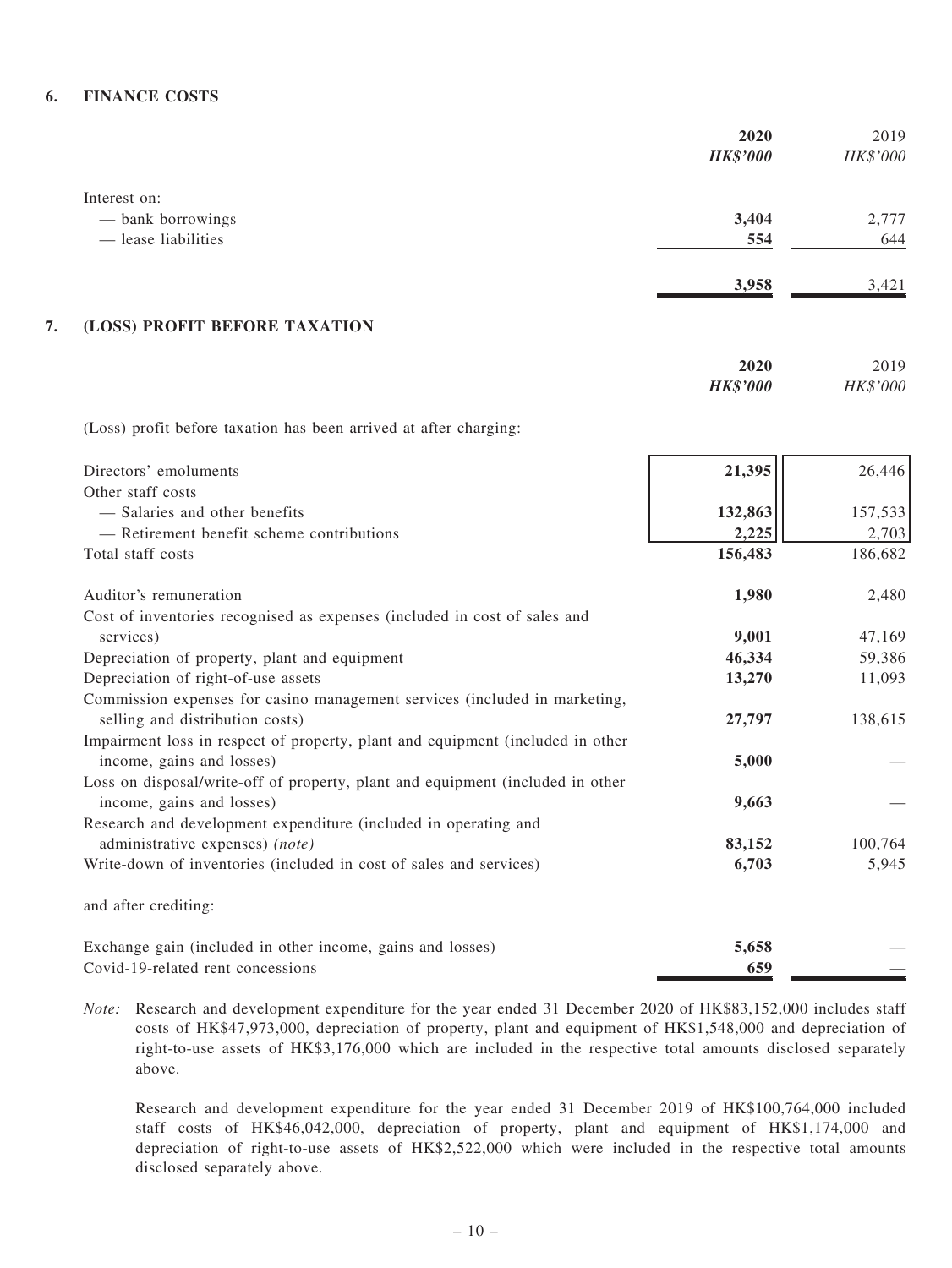#### 8. TAXATION (CHARGE) CREDIT

|                                            | 2020            | 2019     |
|--------------------------------------------|-----------------|----------|
|                                            | <b>HK\$'000</b> | HK\$'000 |
| Macau Complementary Tax                    |                 |          |
| - current year                             | (2,000)         | (1,000)  |
| — underprovision in respect of prior years | (48)            |          |
| - reversal of provision in prior years     |                 | 6,000    |
|                                            | (2,048)         | 5,000    |
| Lum Sum Dividend Tax                       | (377)           | (378)    |
| PRC Enterprise Income Tax                  |                 |          |
| - current year                             | (11)            | (64)     |
| - overprovision in respect of prior years  | 34              |          |
|                                            | 23              | (64)     |
| Taxation (charge) credit                   | (2, 402)        | 4,558    |

No provision for Hong Kong Profits Tax has been recognised in the consolidated financial statements as the Group did not generate any assessable profit in Hong Kong for both years.

Macau Complementary Tax (''Macau CT'') is calculated at 12% of the estimated assessable profit for both years. Pursuant to the Macau CT law, the Macau CT assessment on the estimated assessable profit in a year of assessment will lapse in five consecutive years after that year of assessment. At 31 December 2019, the Directors reassessed the adequacy of the Macau CT provision and determined to reverse part of the Group's relevant Macau CT provision of HK\$6,000,000 (2020: nil).

Pursuant to the letters issued by the Financial Services Bureau of the Macau government dated 15 August 2017 and 28 October 2020, the revenue generated from the service agreement signed between LT (Macau) Limited (''LT Macau''), a wholly-owned subsidiary of the Company incorporated in Macau, and SJM is not subject to Macau CT for the period from 1 January 2017 to 31 March 2020 and for the period from 1 April 2020 to 26 June 2022, respectively, since it is derived from SJM's gaming revenue, for which gaming revenue is exempted from Macau CT pursuant to the terms of no. 2 of article 28 of the Law 16/2001 and the exemption granted by Despatch no. 378/2011 of 23 November 2011.

Pursuant to the letters issued by the Financial Services Bureau of the Macau government dated 15 August 2017 and 28 October 2020, LT Macau is obligated to pay an annual lump sum dividend withholding tax of (i) MOP389,000 (equivalent to HK\$378,000) for each of the years ended 31 December 2017 to 2019 and MOP97,000 (equivalent to HK\$94,000) for the three months ended 31 March 2020; and (ii) MOP291,000 (equivalent to HK\$283,000) for the period from 1 April 2020 to 31 December 2020, MOP388,000 (equivalent to HK\$377,000) for the period from 1 January 2021 to 31 December 2021 and MOP190,000 (equivalent to HK\$184,000) for the period from 1 January 2022 to 26 June 2022, respectively, as payment in lieu of Macau CT otherwise due by the shareholders of LT Macau on dividend distributions from gaming profits generated in relation to the operation of the casino at Casino Kam Pek Paradise. These annual lump sum tax payments are required regardless of whether dividends were actually distributed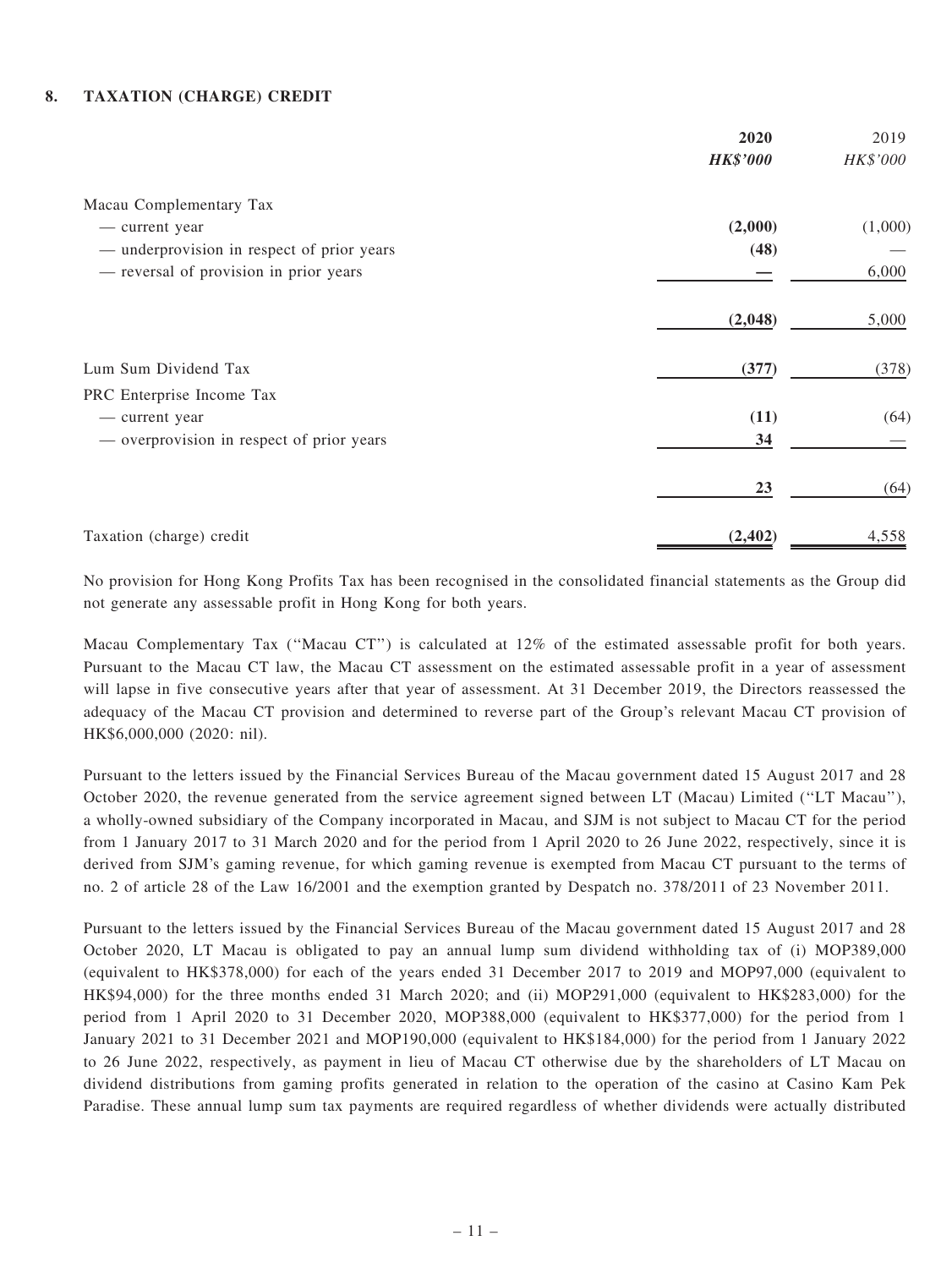or whether LT Macau had distributable profits in the relevant years. For the year ended 31 December 2020, provision for taxation of HK\$377,000 (2019: HK\$378,000) has been recognised which was charged to the consolidated statement of profit or loss.

PRC Enterprise Income Tax for operating subsidiaries established in the PRC is calculated at the PRC Enterprise Income Tax rate of 25% prevailing in the PRC on the assessable profit for the current year. Taxation for overseas subsidiaries, except for those incorporated in Macau and the PRC, is charged at the appropriate current rate of taxation ruling in the relevant countries.

#### 9. DIVIDEND

|                                                                                                  | 2020            | 2019     |
|--------------------------------------------------------------------------------------------------|-----------------|----------|
|                                                                                                  | <b>HK\$'000</b> | HK\$'000 |
| Dividend for ordinary shareholders of the Company recognised<br>as distribution during the year: |                 |          |
| Final dividend paid, per Share                                                                   |                 |          |
| - nil for 2019 (2019: HK2.5 cents for 2018)                                                      |                 | 26,305   |

No dividend was paid to the owners of the Company during the year ended 31 December 2020. During the year ended 31 December 2019, a final dividend of HK2.5 cents per Share in respect of year ended 31 December 2018 was paid to the owners of the Company. The Directors determined that no dividend will be declared, proposed or paid for both years.

#### 10. (LOSS) EARNINGS PER SHARE

The calculation of the basic (loss) earnings per Share attributable to owners of the Company is based on the following data:

|                                                                                  | 2020            | 2019      |
|----------------------------------------------------------------------------------|-----------------|-----------|
|                                                                                  | <b>HK\$'000</b> | HK\$'000  |
| (Loss) earnings                                                                  |                 |           |
| (Loss) profit for the year attributable to owners of the Company for the purpose |                 |           |
| of calculating basic (loss) earnings per Share                                   | (189, 152)      | 926       |
|                                                                                  | 2020            | 2019      |
|                                                                                  | $\bm{v}$        | '000      |
| <b>Number of Shares</b>                                                          |                 |           |
| Weighted average number of Shares for the                                        |                 |           |
| purpose of calculating basic (loss) earnings per Share                           | 1,052,185       | 1,052,185 |

For the years ended 31 December 2020 and 31 December 2019, no diluted (loss) earnings per Share were presented as there were no dilutive potential ordinary shares.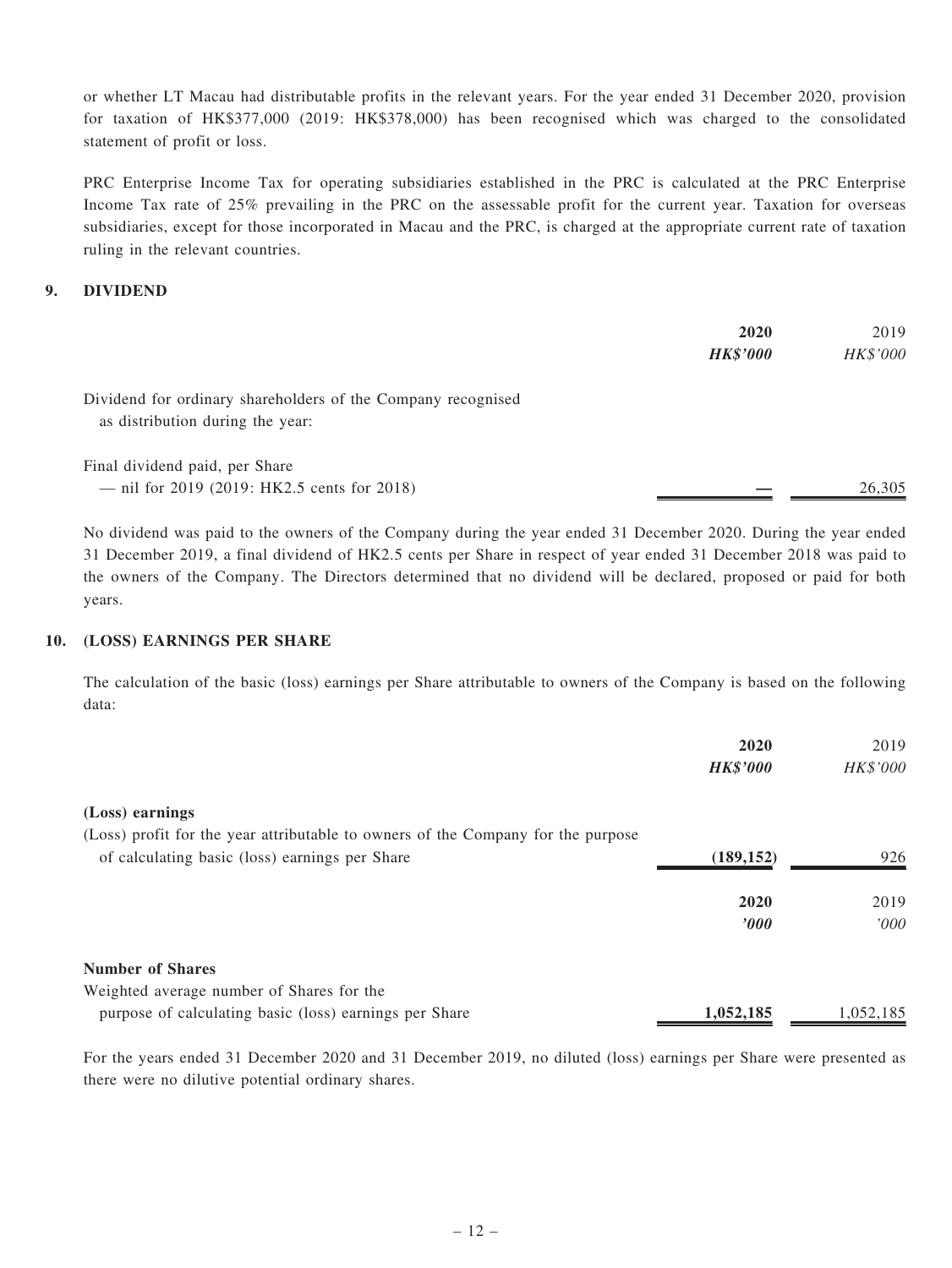#### 11. TRADE AND OTHER RECEIVABLES

|                                                     | 2020            | 2019     |
|-----------------------------------------------------|-----------------|----------|
|                                                     | <b>HK\$'000</b> | HK\$'000 |
| Trade receivables (note i)                          | 35,183          | 57,608   |
| Chips on hand (note ii)                             | 13,529          | 33,244   |
| Deposits paid                                       | 18,690          | 44,333   |
| Loan receivable (note iii)                          | 7,799           | 14,040   |
| Other receivables and prepayments <i>(note iii)</i> | 12,872          | 14,635   |
|                                                     | 88,073          | 163,860  |

#### Notes:

(i) As at 1 January 2019, the carrying amount of trade receivables from contracts with customers was HK\$72,451,000.

Trade receivables comprise amounts receivable from the gaming operators for the Group's provision of casino management services and customers for the Group's sale and leasing of electronic gaming equipment and systems. No interest is charged on the trade receivables.

As at 31 December 2020, trade receivables of HK\$35,183,000 (2019: HK\$57,608,000) comprised receivables from contracts with customers and lease receivables of HK\$33,943,000 (2019: HK\$57,155,000) and HK\$1,240,000 (2019: HK\$453,000), respectively.

Before accepting any new customer, the Group gathers and assesses the credit information of the potential customer in considering the customer's quality and determining the credit limits for that customer. Recoverability and credit limits of the existing customers are reviewed by the Group regularly. At the end of the reporting period, included in the Group's trade receivable balances are receivables with aggregate carrying amount of HK\$33,391,000 (2019: HK\$55,913,000), which are not past due. The Directors considered that these trade receivables are of good credit quality given the continuous subsequent settlements from gaming operators and other customers and forward-looking information.

The Group normally allows a credit period with an average of 30 days to the gaming operators and customers.

Following is the aged analysis of trade receivables (net of loss allowance) based on the date of monthly statements of service income or the invoice date at the end of the reporting period:

|                  | 2020            | 2019     |
|------------------|-----------------|----------|
|                  | <b>HK\$'000</b> | HK\$'000 |
| Age:             |                 |          |
| $0-30$ days      | 33,391          | 55,913   |
| $31-60$ days     | 330             | 233      |
| $61-90$ days     | 1,403           | 915      |
| $91-180$ days    | <b>26</b>       | 532      |
| $181 - 365$ days | 33              | 15       |
|                  | 35,183          | 57,608   |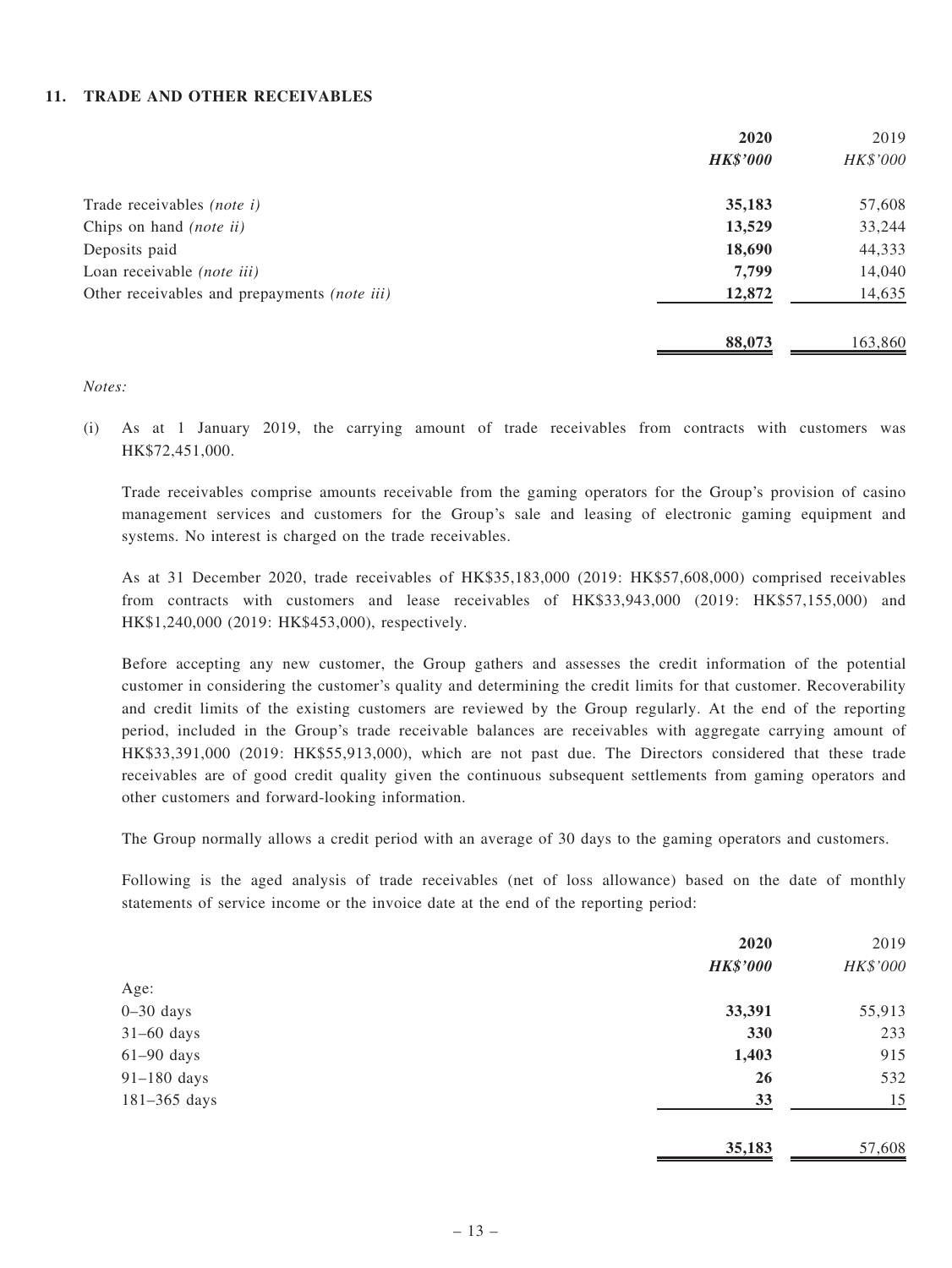- (ii) Chips on hand represent chips issued by gaming operators in Macau which can be exchanged into their cash amounts.
- (iii) The amount represented a loan granted by the Group to a third party (the ''Borrower'') which is a company incorporated in Japan and principally engaged in the development and manufacture of gaming products. The loan is unsecured, bears interest at the rate of 8% per annum and is guaranteed by a director of a non-wholly owned subsidiary of the Company who also holds an 18% shareholding in this non-wholly owned subsidiary. The maturity date of the outstanding loan principal and accrued interest is 5 October 2021. At 31 December 2020, an amount of the interest receivable of HK\$365,000 (2019: HK\$402,000) accrued from the loan was included in other receivables and prepayments.

#### 12. TRADE AND OTHER PAYABLES

|                                                          | 2020            | 2019     |
|----------------------------------------------------------|-----------------|----------|
|                                                          | <b>HK\$'000</b> | HK\$'000 |
| Trade payables                                           | 5,604           | 17,564   |
| Accrued staff costs                                      | 24,375          | 52,934   |
| Accrued promotional expenses                             | 18,105          | 25,967   |
| Deposits received                                        | 915             | 1,335    |
| Payable for acquisition of property, plant and equipment | 6,217           | 3,137    |
| Other sundry payables                                    | 7,170           | 9,475    |
| Other accrued expenses                                   | 4,020           | 6,900    |
|                                                          | 66,406          | 117,312  |

Following is the aged analysis of trade payables based on the invoice date at the end of the reporting period:

|               | 2020            | 2019     |
|---------------|-----------------|----------|
|               | <b>HK\$'000</b> | HK\$'000 |
| Age:          |                 |          |
| $0 - 30$ days | 3,995           | 14,339   |
| $31-60$ days  | 89              | 1,717    |
| $61-90$ days  | 31              | 459      |
| $91-365$ days | 729             | 612      |
| Over 365 days | 760             | 437      |
|               | 5,604           | 17,564   |

The average credit period of trade payables is 30 days. No interest is charged on the trade payables.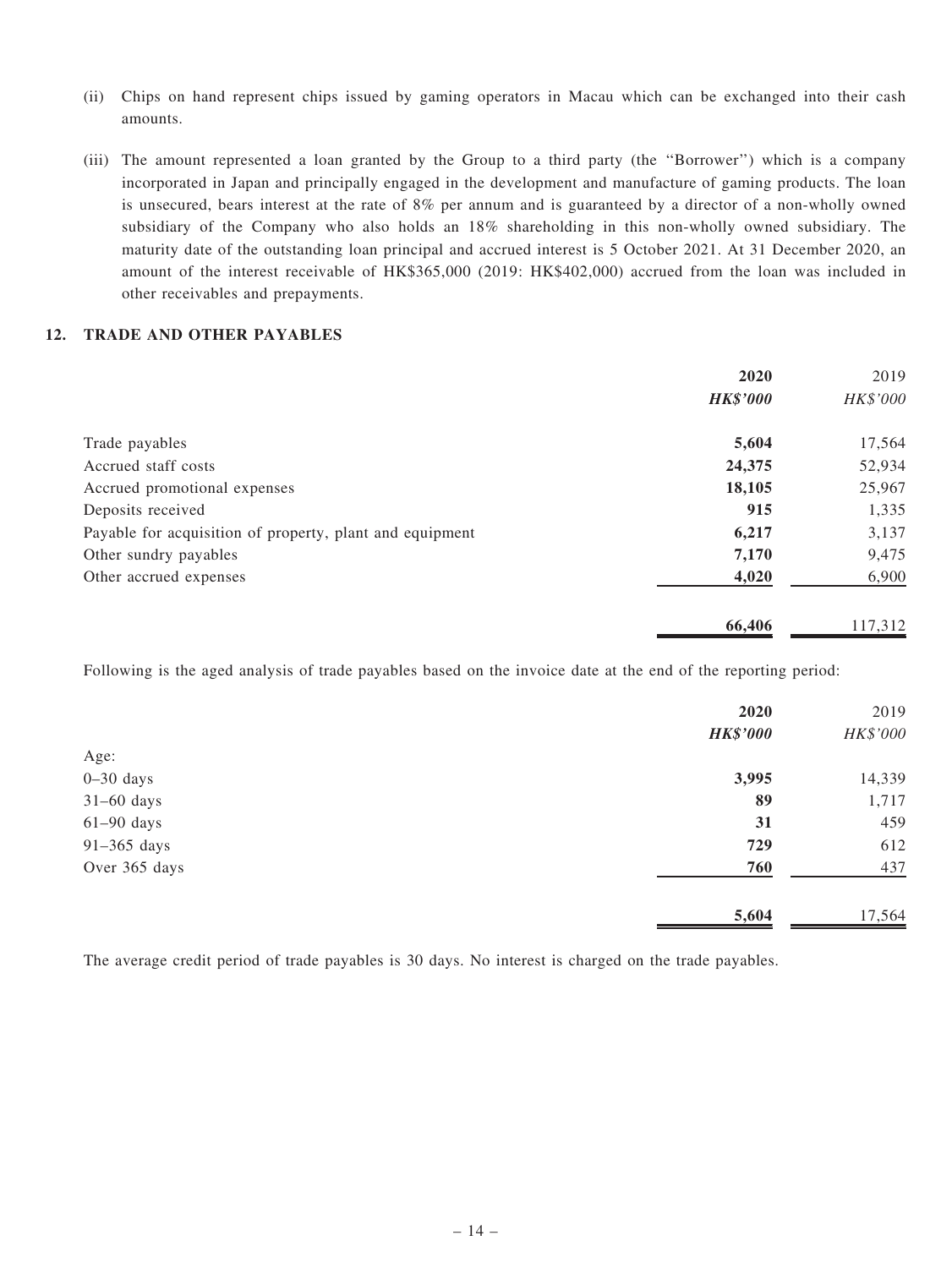#### 13. CAPITAL COMMITMENTS

|                                                                                | 2020            | 2019            |
|--------------------------------------------------------------------------------|-----------------|-----------------|
|                                                                                | <b>HK\$'000</b> | <i>HK\$'000</i> |
|                                                                                |                 |                 |
| Capital expenditure in respect of property, plant and equipment contracted for |                 |                 |
| but not provided for in the consolidated financial statements                  | 1.146           | 1.059           |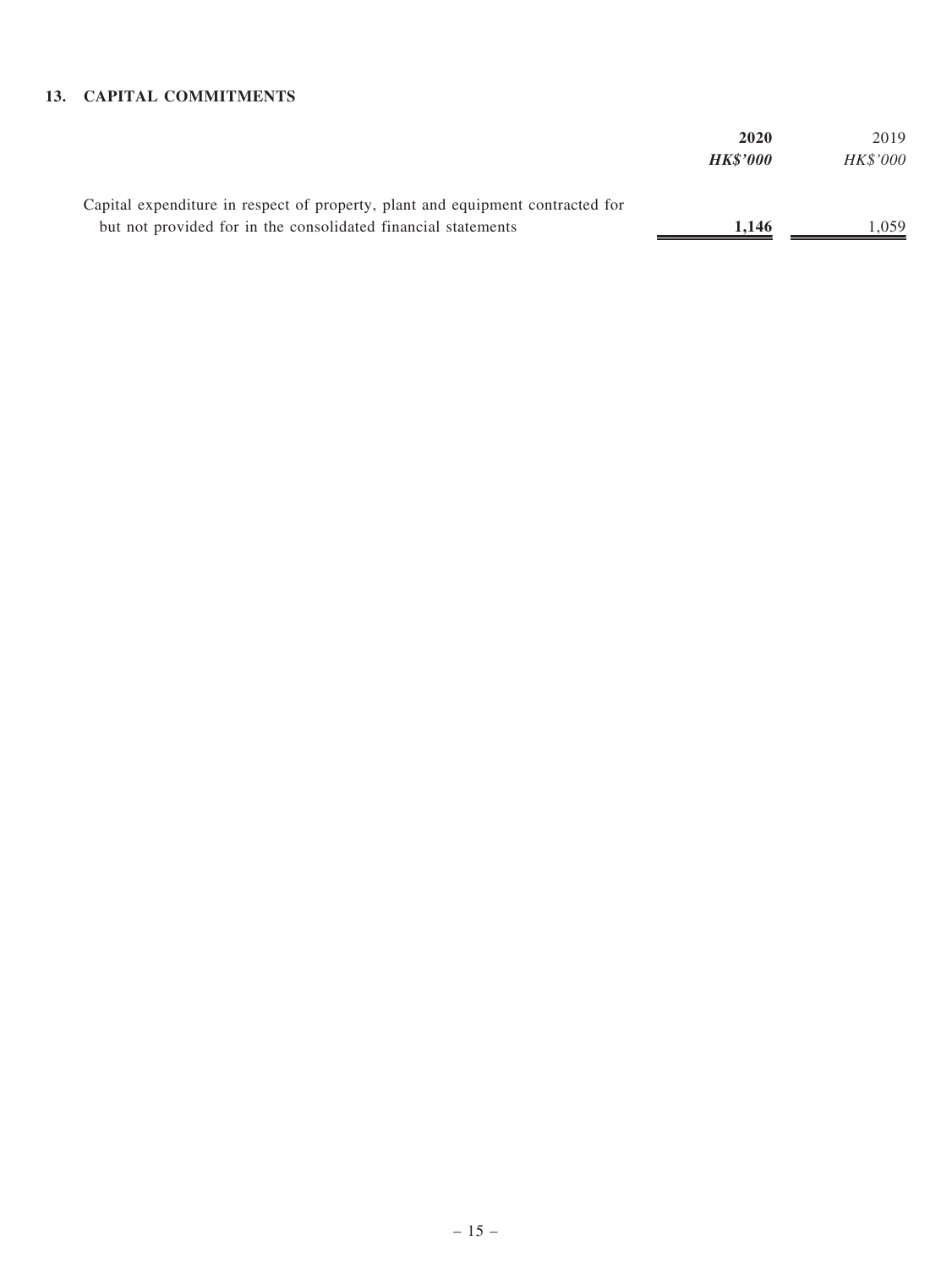#### MANAGEMENT DISCUSSION AND ANALYSIS

#### Business Overview

2020 is undoubtedly an extraordinary year. Since the outbreak of Covid-19 in early 2020, the pandemic has hit hard on the economies of Macau, Hong Kong and nearby regions as well as the global economy. This unprecedent pandemic has created worldwide global health crises and severely undermined the customers' confidence and patterns on purchase on many vulnerable businesses including gaming.

As part of the measures to contain the spread of Covid-19 in Macau, the Macau government announced the suspension of operations of all casinos in Macau for at least 15 days from 5 February 2020. Operations in Casino Kam Pek Paradise were suspended on 5 February 2020 and resumed on 20 February 2020 while operations in Casino Waldo were suspended on 5 February 2020 and resumed on 24 February 2020. Moreover, the Macau government has adopted a series of restrictions and quarantine requirement policies to prohibit or significantly reduce non-local citizens from entering into Macau. According to the statistical information published by DICJ, Macau's total GGR for the year ended 31 December 2020 declined by 79.3% from MOP292.4 billion to MOP60.4 billion when compared to the year ended 31 December 2019. Arrivals in Macau tumbled 85.0% from about 39.4 million for the year ended 31 December 2019 to 5.9 million for the year ended 31 December 2020, leaving casinos in Macau devoid of customers. It is reasonable to expect that the social and economic activities would not be able to resume to normal within a short period of time, and the requisite time for the full economic recovery of Macau and the world would remain to be seen.

The contract for the Group's provision of casino management services in Casino Waldo expired on 29 February 2020. Having considered a number of factors thoroughly, in particular, (i) the capital injection requirement on additional monitoring system and equipment to Casino Waldo for the compliance of the new regulatory requirements which would not be recovered before the end of the existing gaming concession according to our analysis; (ii) the relatively high operating costs of the casino; and (iii) also the adverse impact from the outbreak of Covid-19, the Group ultimately decided not to request for renewal or extension of the contract. Accordingly, our provision of casino management services in Casino Waldo terminated since 1 March 2020.

During the year under review, the Group has undertaken a detailed review to identify its strengths in facing this pandemic and explored other businesses in this connection for such attainments. During the extraordinary time, for instance, the Group has made use of its extensive network in the PRC to provide procurement services for overseas customers which has made positive contribution to the Group's results for the year.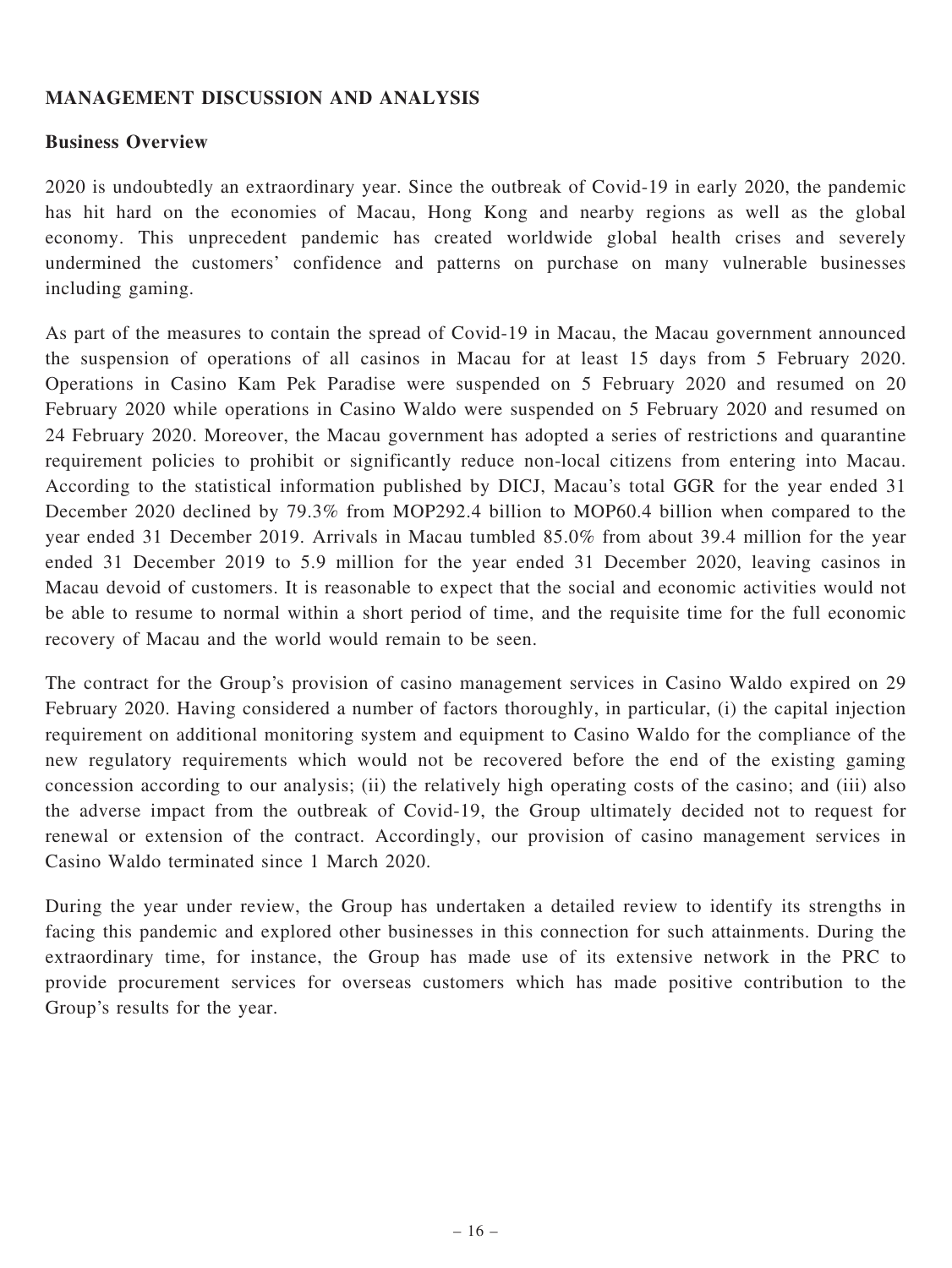### Financial Review

### Overview of Results

Total reported revenue of the Group for the year ended 31 December 2020 was HK\$351.7 million, representing a decrease of 70.2% over that of HK\$1,181.8 million for the year ended 31 December 2019. The decrease was mainly attributable to a decrease in revenue from provision of casino management services as a result of the outbreak of Covid-19 since early 2020 and the cessation of our provision of casino management services in Casino Waldo since 1 March 2020, and from sale of electronic gaming equipment and systems.

An analysis of the reported revenue by properties/nature is as follows:

|                                                     | 2020                | 2019         |
|-----------------------------------------------------|---------------------|--------------|
|                                                     | <b>HK\$</b> million | HK\$ million |
| Casinos under the Group's management:               |                     |              |
| Casino Kam Pek Paradise                             | 303.1               | 692.7        |
| Casino Waldo                                        | 23.3                | 311.5        |
|                                                     | 326.4               | 1,004.2      |
| Electronic gaming equipment and systems:            |                     |              |
| Sale of electronic gaming equipment and systems     | 20.9                | 169.9        |
| Leasing of electronic gaming equipment and systems* | 3.1                 | 5.2          |
| Royalty income from IGT                             | 1.3                 | 2.5          |
|                                                     | 25.3                | 177.6        |
| Total reported revenue                              | 351.7               | 1,181.8      |

\* Leasing revenue for the year ended 31 December 2020 did not include the intercompany revenue derived from the LMG terminals deployed at the casinos under the Group's management amounting to HK\$70.1 million (2019: HK\$149.0 million) which was included in the reported revenue of respective casinos under the Group's management in the above table.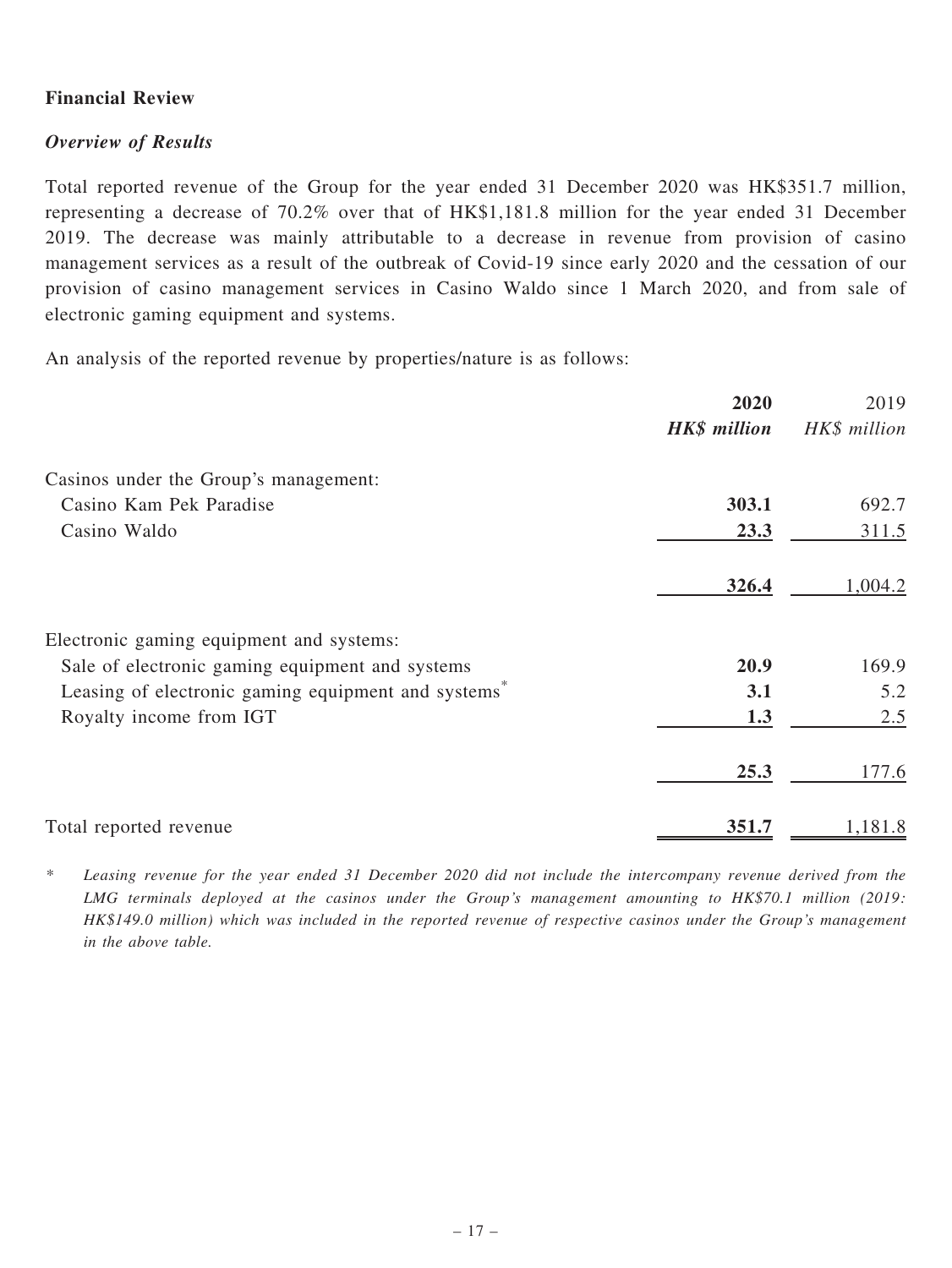Adjusted EBITDA for the year ended 31 December 2020 was a loss of HK\$101.1 million, as compared to the Adjusted EBITDA of HK\$87.0 million for the year ended 31 December 2019. The following table reconciles (loss) profit for the year to Adjusted EBITDA:

|                                                             | 2020                | 2019         |
|-------------------------------------------------------------|---------------------|--------------|
|                                                             | <b>HK\$</b> million | HK\$ million |
| (Loss) profit for the year                                  | (192.1)             | 10.6         |
| Adjustments for:                                            |                     |              |
| Interest income                                             | (1.8)               | (5.1)        |
| Finance costs                                               | 4.0                 | 3.4          |
| Taxation charge (credit)                                    | 2.4                 | (4.5)        |
| Depreciation of property, plant and equipment               | 46.3                | 59.4         |
| Impairment loss in respect of property, plant and equipment | 5.0                 |              |
| Loss on disposal/write-off of property, plant and equipment | 9.7                 |              |
| Depreciation of right-of-use assets                         | 13.3                | 11.1         |
| Amortisation of intangible assets                           | 12.1                | 12.1         |
| <b>Adjusted EBITDA</b>                                      | (101.1)             | 87.0         |

An analysis of Adjusted EBITDA by properties/nature is as follows:

|                                                    | 2020<br><b>HK\$</b> million | 2019<br>HK\$ million |
|----------------------------------------------------|-----------------------------|----------------------|
| Casinos under the Group's management:              |                             |                      |
| Casino Kam Pek Paradise                            | (42.7)                      | 141.5                |
| Casino Waldo                                       | (17.8)                      | (27.5)               |
|                                                    | (60.5)                      | 114.0                |
| Electronic gaming equipment and systems:           |                             |                      |
| Sale of electronic gaming equipment and systems    | (11.2)                      | 88.1                 |
| Leasing of electronic gaming equipment and systems | 2.3                         | 3.3                  |
| Research and development and other costs           | (64.0)                      | (88.5)               |
| Royalty income from IGT                            | 1.3                         | 2.5                  |
|                                                    | (71.6)                      | 5.4                  |
| Others                                             | 31.0                        | (32.4)               |
| Adjusted EBITDA                                    | (101.1)                     | 87.0                 |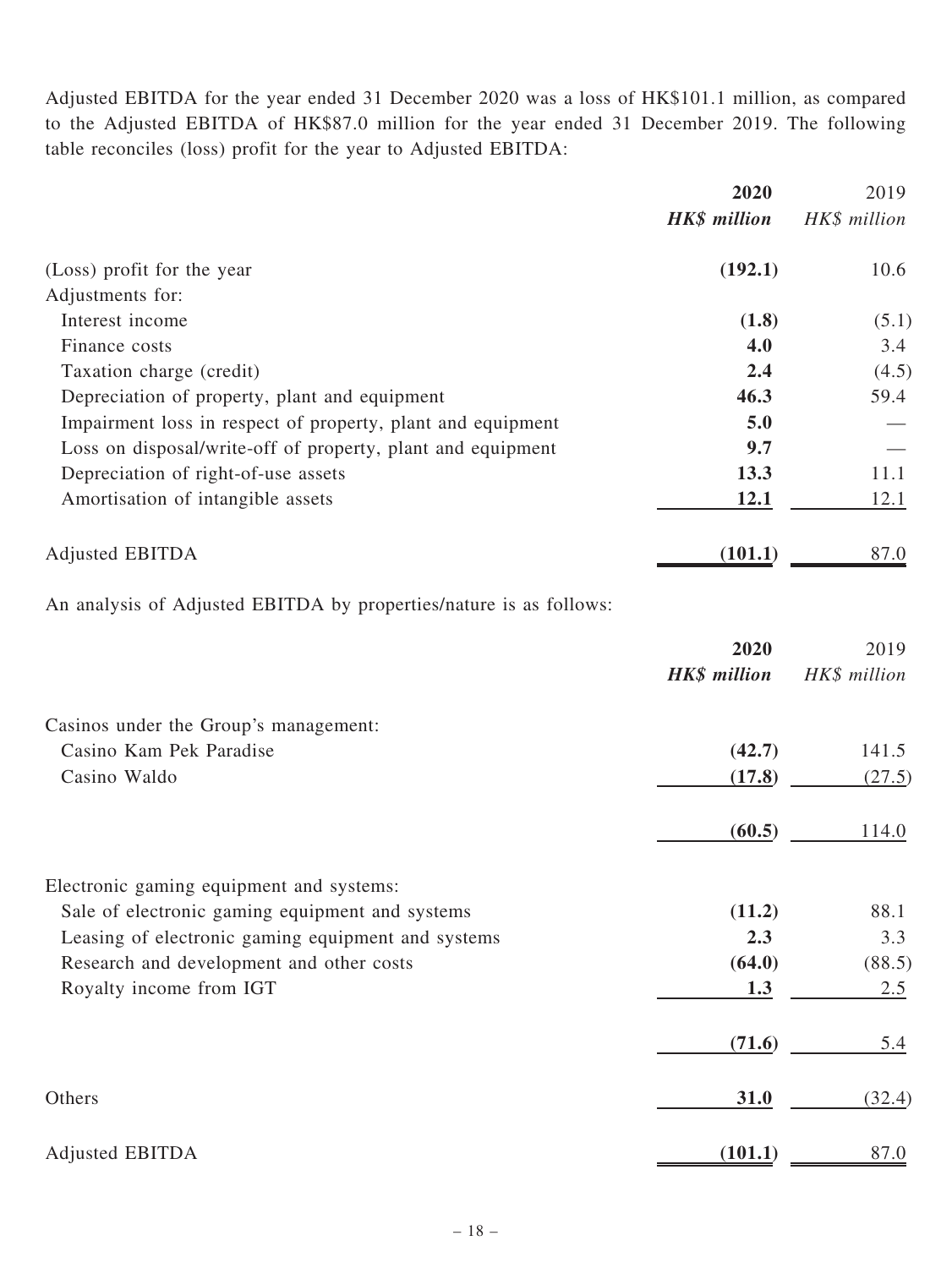Adjusted EBITDA from casinos under the Group's management segment for the year ended 31 December 2020 was a loss of HK\$60.5 million, as compared to Adjusted EBITDA of HK\$114.0 million for the year ended 31 December 2019. The change was mainly due to the decrease in GGR generated by Casino Kam Pek Paradise (for the year ended 31 December 2020) and Casino Waldo (for the period from 1 January 2020 to 29 February 2020) when compared to those generated for the year ended 31 December 2019. Operations in Casino Kam Pek Paradise were suspended on 5 February 2020 and resumed on 20 February 2020 while operations in Casino Waldo were suspended on 5 February 2020 and resumed on 24 February 2020. Moreover, during the year under review, the Macau government has also adopted certain policies to contain the spread of Covid-19 in Macau including limiting the numbers of gaming tables, ETG machines and slot machines in operation in casinos, quarantine requirements or proof of negative test result for Covid-19 for all travellers entering into Macau, etc. In addition, the Group ceased to provide casino management services in Casino Waldo since 1 March 2020. All these have caused decrease in GGR generated by the casinos under the Group's management and hence affected the Group's business of provision of casino management services for the year under review.

Adjusted EBITDA from the electronic gaming equipment and systems segment for the year ended 31 December 2020 was a loss of HK\$71.6 million, as compared to Adjusted EBITDA of HK\$5.4 million for the year ended 31 December 2019. The change was mainly caused by the decrease in sale of electronic gaming equipment and systems for the year ended 31 December 2020 when compared to the year ended 31 December 2019. Albeit the tough business environment, the Group continued to invest in research and development and other costs on electronic gaming equipment and systems of HK\$64.0 million for the year ended 31 December 2020 in order to prepare for increasing our competitive advantages and getting more market shares in the long run.

Adjusted EBITDA of other businesses in the above table comprised positive contribution of HK\$53.9 million (2019: nil) from the Group's provision of procurement services for the year ended 31 December 2020 which was offset by net corporate and other expenses of the Group of HK\$22.9 million (2019: HK\$32.4 million).

The Group recorded a loss of HK\$192.1 million for the year ended 31 December 2020, as compared to a profit of HK\$10.6 million for the year ended 31 December 2019.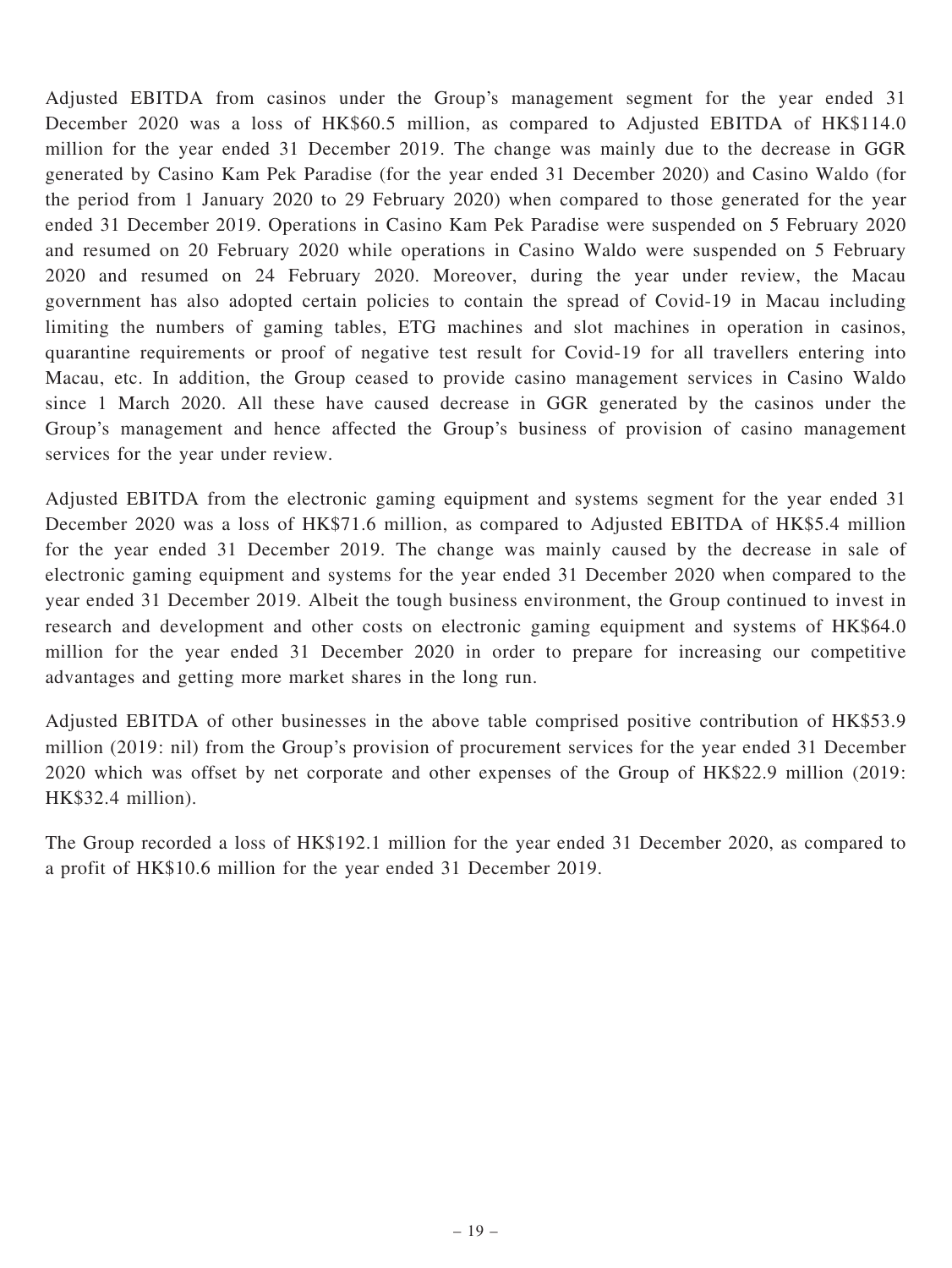#### Provision of Casino Management Services

The following table sets out average numbers of gaming tables, LMG terminals and slot machines in operation for the provision of casino management services by the Group for the years ended 31 December 2020 and 31 December 2019:

|                           |                                             | 2020             |              |                               | 2019            |       |
|---------------------------|---------------------------------------------|------------------|--------------|-------------------------------|-----------------|-------|
| (Average no. of units)    | Casino<br><b>Kam Pek</b><br><b>Paradise</b> | Casino<br>Waldo* | <b>Total</b> | Casino<br>Kam Pek<br>Paradise | Casino<br>Waldo | Total |
| Traditional gaming tables | 28                                          | 17               | 45           | 39                            | 25              | 64    |
| LMG gaming tables         | 10                                          | 5                | 15           | 10                            | 5               | 15    |
| LMG terminals             | 537                                         | 320              | 857          | 996                           | 432             | 1,428 |
| Slot machines             | 77                                          | 101              | 178          | 189                           | 167             | 356   |

\* The numbers shown in the above table for Casino Waldo for the year ended 31 December 2020 were for the period from 1 January 2020 to 29 February 2020

As at 31 December 2020, the Group had a total of 49 gaming tables in Casino Kam Pek Paradise under the Group's management which were all in operation. As at 31 December 2019, the Group had a total of 49 and 30 gaming tables in Casino Kam Pek Paradise and Casino Waldo, respectively, which were all in operation.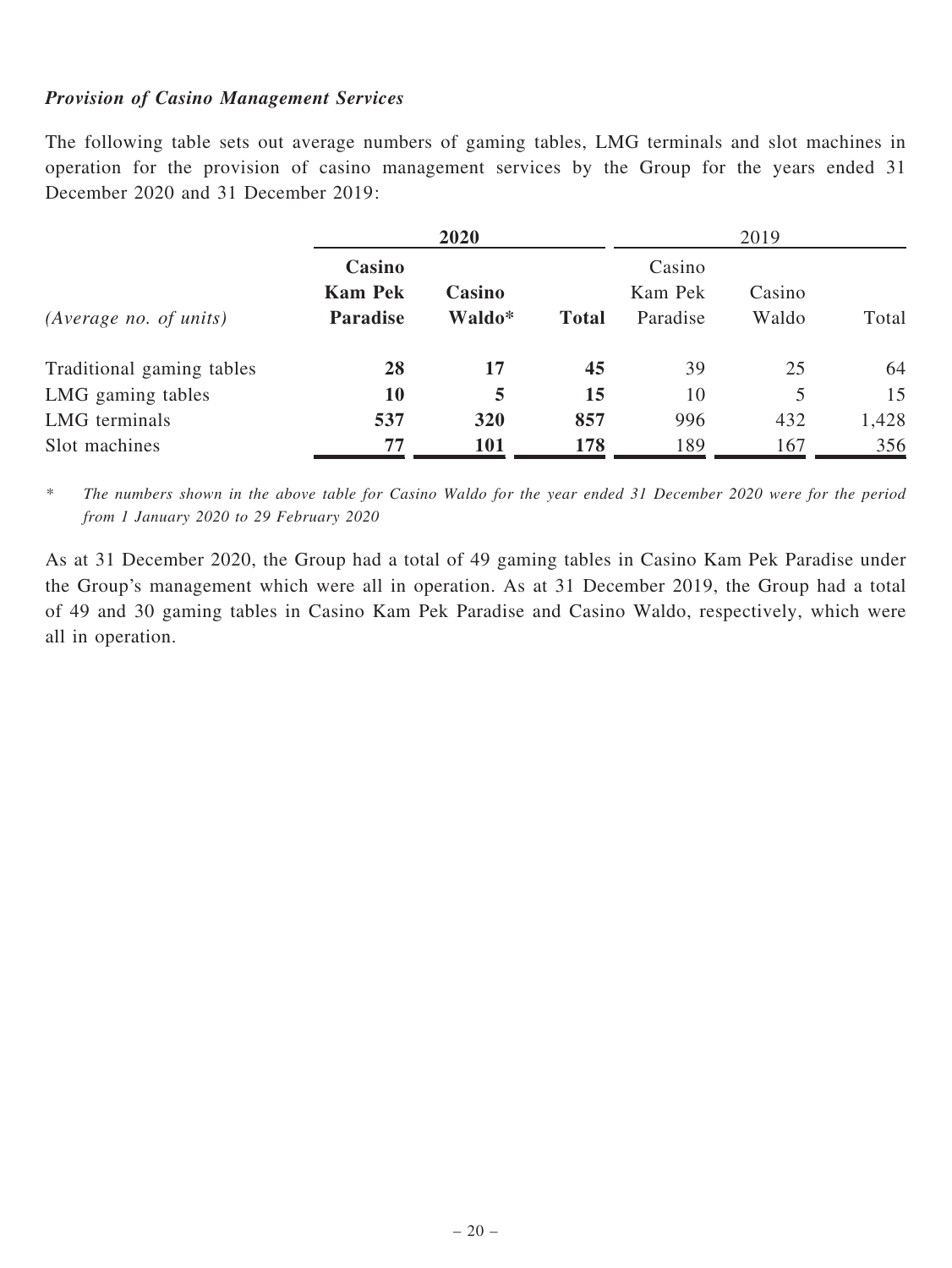The following table sets out certain key operational data of gaming tables, LMG terminals and slot machines deployed at the two casinos under the Group's management for the years ended 31 December 2020 and 31 December 2019:

|                                  |                                                           | <b>Casino Kam Pek</b> |         |               |       |
|----------------------------------|-----------------------------------------------------------|-----------------------|---------|---------------|-------|
|                                  |                                                           | <b>Paradise</b>       |         | Casino Waldo* |       |
|                                  |                                                           | 2020                  | 2019    | 2020          | 2019  |
| <b>Traditional gaming tables</b> |                                                           |                       |         |               |       |
| <b>GGR</b>                       | (HK\$ million)                                            | 227.8                 | 684.9   | 28.7          | 396.2 |
| Gaming tables                    | (Average no. of tables)                                   | 28                    | 39      | 17            | 25    |
| Net win/table/day                | (HK\$ thousand)                                           | 22.2                  | 48.1    | 28.1          | 43.4  |
| <b>LMG</b> gaming tables         |                                                           |                       |         |               |       |
| <b>GGR</b>                       | (HK\$ million)                                            | 304.3                 | 534.7   | 14.3          | 142.6 |
|                                  | Terminals/gaming tables (Average no. of terminals/tables) | 537/10                | 996/10  | 320/5         | 432/5 |
| Net win/terminal/day             | $(HK\$                                                    | 1,548                 | 1,471   | 745           | 904   |
| Net win/table/day                | (HK\$ thousand)                                           | 83.1                  | 146.5   | 47.7          | 78.1  |
| <b>Total gaming tables</b>       |                                                           |                       |         |               |       |
| <b>GGR</b>                       | (HK\$ million)                                            | 532.1                 | 1,219.6 | 43.0          | 538.8 |
| Gaming tables                    | (Average no. of tables)                                   | 38                    | 49      | 22            | 30    |
| Net win/table/day                | (HK\$ thousand)                                           | 38.3                  | 68.2    | 32.6          | 49.2  |
| <b>Slot machines</b>             |                                                           |                       |         |               |       |
| <b>GGR</b>                       | (HK\$ million)                                            | 24.5                  | 50.6    | 0.4           | 8.3   |
| Slot machines                    | (Average no. of units)                                    | 77                    | 189     | 101           | 167   |
| Net win/unit/day                 | $(HK\$                                                    | 869                   | 733     | 66            | 136   |
| <b>Total GGR</b>                 | (HK\$ million)                                            | 556.6                 | 1,270.2 | 43.4          | 547.1 |

\* The numbers shown in the above table for Casino Waldo for the year ended 31 December 2020 were for the period from 1 January 2020 to 29 February 2020

For the year ended 31 December 2020, total GGR generated by Casino Kam Pek Paradise amounted to HK\$556.6 million, representing a decrease of 56.2% over that of HK\$1,270.2 million for the year ended 31 December 2019. Total GGR generated by Casino Waldo for the period from 1 January 2020 to 29 February 2020 amounted to HK\$43.4 million, as compared to the amount of HK\$547.1 million for the year ended 31 December 2019.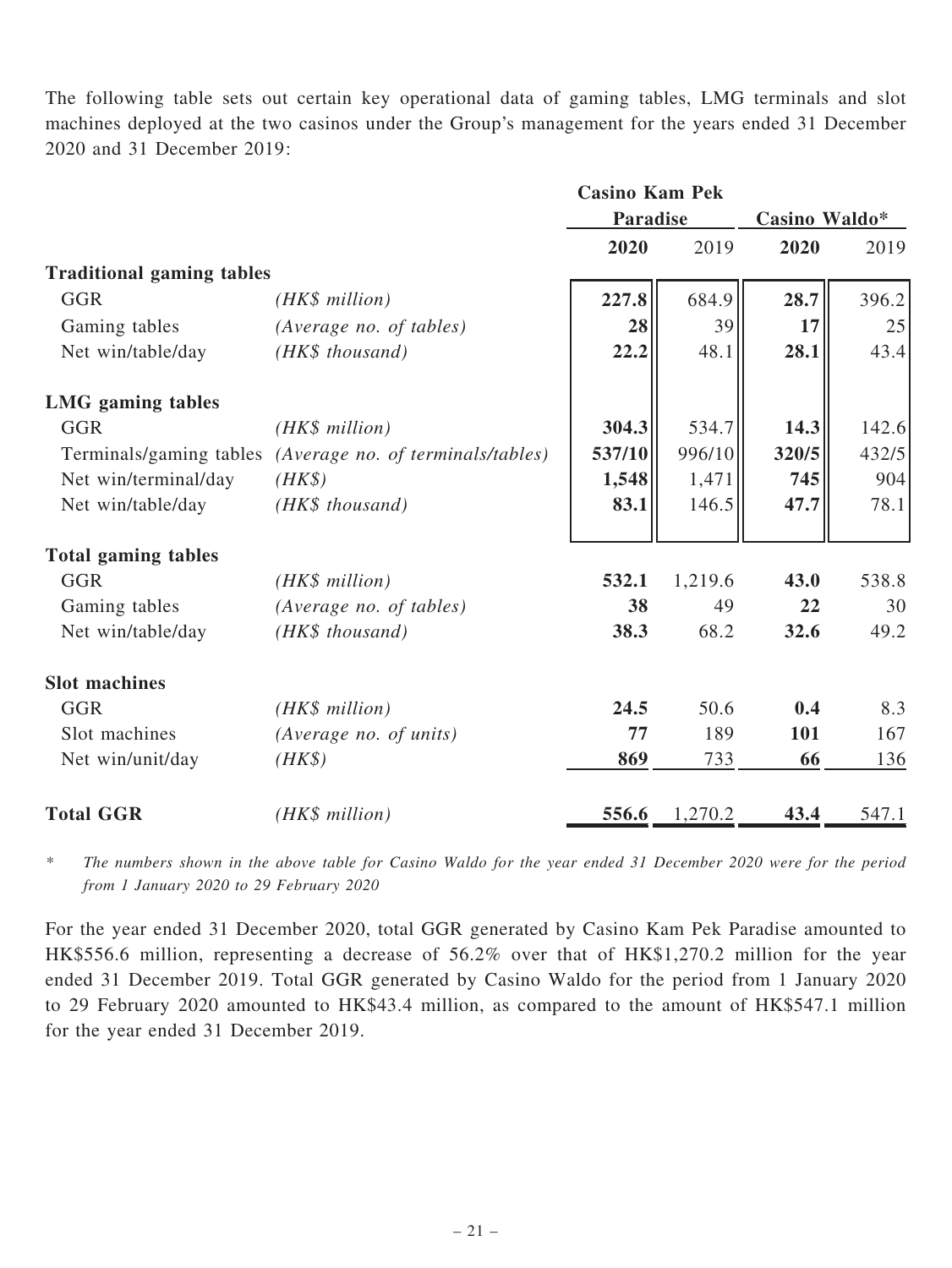Breakdown of the revenue attributable to the Group for the two casinos under the Group's management for the years ended 31 December 2020 and 31 December 2019 is as follows:

|                             | 2020                | 2019         |
|-----------------------------|---------------------|--------------|
|                             | <b>HK\$</b> million | HK\$ million |
| Casino Kam Pek Paradise:    |                     |              |
| Traditional gaming tables   | 125.3               | 376.7        |
| LMG gaming tables           | 167.3               | 294.1        |
| Slot machines               | 10.5                | 21.9         |
|                             |                     |              |
|                             | 303.1               | 692.7        |
| Casino Waldo <sup>*</sup> : |                     |              |
| Traditional gaming tables   | 15.3                | 225.6        |
| LMG gaming tables           | 7.8                 | 81.2         |
| Slot machines               | 0.2                 | 4.7          |
|                             | 23.3                | 311.5        |
|                             | 326.4               | 1,004.2      |

The numbers shown in the above table for Casino Waldo for the year ended 31 December 2020 were for the period from 1 January 2020 to 29 February 2020

Total revenue attributable to the Group generated by the casinos under the Group's management for the year ended 31 December 2020 was HK\$326.4 million, representing a decrease of 67.5% over that of HK\$1,004.2 million for the year ended 31 December 2019. The decrease in total revenue was due to the decrease in revenue from Casino Kam Pek Paradise for the year ended 31 December 2020 when compared to that for the year ended 31 December 2019 and the Group's cessation of provision of casino management services in Casino Waldo since 1 March 2020.

# Development, Sale and Leasing of Electronic Gaming Equipment and Systems and Royalty Income from IGT

### Sale of Electronic Gaming Equipment and Systems

For the year ended 31 December 2020, revenue from sale of electronic gaming equipment and systems amounted to HK\$20.9 million, representing a decrease of 87.7% over that of HK\$169.9 million for the year ended 31 December 2019. Revenue for the year ended 31 December 2020 comprised revenue derived in Macau of HK\$19.3 million (mainly from the sale of 20 LMG terminals and the provision of upgrading services to 438 LMG terminals in Macau) and overseas of HK\$1.6 million (mainly from the sale of 23 slot machines). Revenue for the year ended 31 December 2019 was derived mainly from sale of 799 LMG terminals and provision of upgrading services to 1,051 LMG terminals in Macau.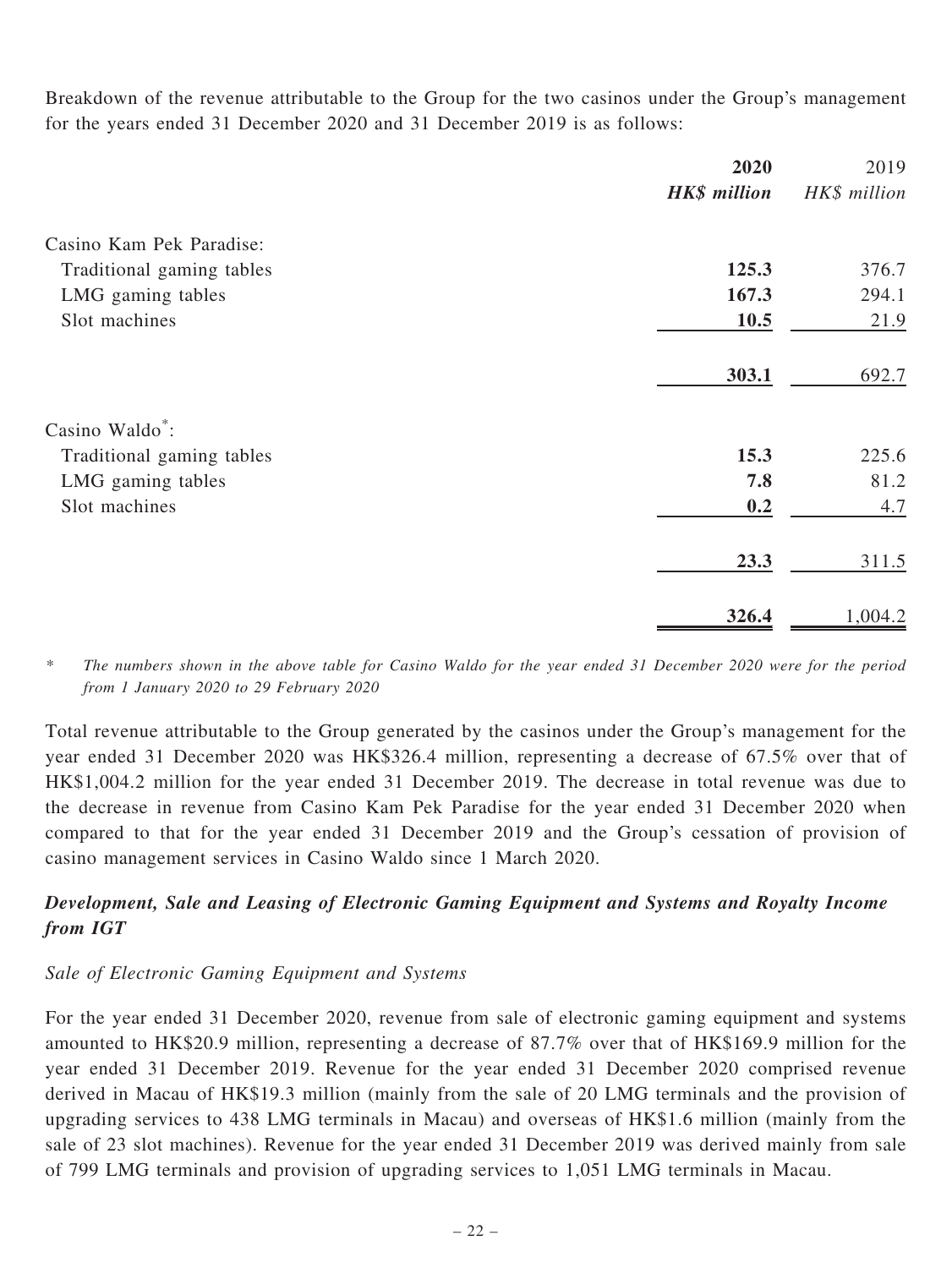### Leasing of Electronic Gaming Equipment and Systems

For the year ended 31 December 2020, revenue from leasing of electronic gaming equipment and systems amounted to HK\$3.1 million, representing a decrease of 40.4% over that of HK\$5.2 million for the year ended 31 December 2019. Revenue for the year ended 31 December 2020 comprised revenue derived from leasing of electronic gaming equipment and systems in Macau of HK\$2.6 million (2019: HK\$4.0 million) and overseas of HK\$0.5 million (2019: HK\$1.2 million).

## Royalty Income from IGT

In April 2016, the Group entered into a strategic agreement with IGT whereby the Group has assigned and licensed certain patents and associated technology to IGT in return for a non-refundable upfront payment of US\$12.95 million (approximately HK\$101.0 million) and a 15-year earn-out payment for every related ETG machine deployed in the global market (other than Macau).

With reference to the royalty statements provided by IGT to the Group, the Group recognised royalty income of HK\$1.3 million for the year ended 31 December 2020 (2019: HK\$2.5 million). Up to 31 December 2020, the Group has accumulatively recognised a total royalty income of HK\$9.4 million from IGT.

## Impact of Covid-19 on the Group's Business

The uncertainties over the global economy as a result of the Covid-19 pandemic have continued to intensify during the year under review and beyond. These factors continue to affect the overall strategy of the Group's businesses, and accordingly the operations as well as the financial performance. During the period under review, the Group has undertaken a detailed review to identify its strengths in facing this pandemic and explored other businesses in this connection for such attainments. So long as the Covid-19 pandemic situation continues to evolve, the Group will continuously evaluate the situation, where appropriate, make timely announcements on material business developments, in order to keep Shareholders and investors timely informed.

## Effect of the Covid-19 pandemic on the Group's operations

As part of the measures to contain the spread of the Covid-19 pandemic in Macau, the Macau government announced the suspension of operations of all casinos in Macau for at least 15 days from 5 February 2020. The Group's operations in Casino Kam Pek Paradise were suspended on 5 February 2020 and resumed on 20 February 2020 while operations in Casino Waldo were suspended on 5 February 2020 and resumed on 24 February 2020. Moreover, during the year under review, the Macau government has also adopted certain policies to contain the spread of Covid-19 in Macau including limiting the numbers of gaming tables, ETG machines and slot machines in operation in casinos, quarantine requirement or proof of negative test result for Covid-19 for all travellers entering into Macau. As a result, such policies and measures prohibited and significantly reduced non-local citizens from entering into Macau, and accordingly the patrons to the casinos under the Group's management.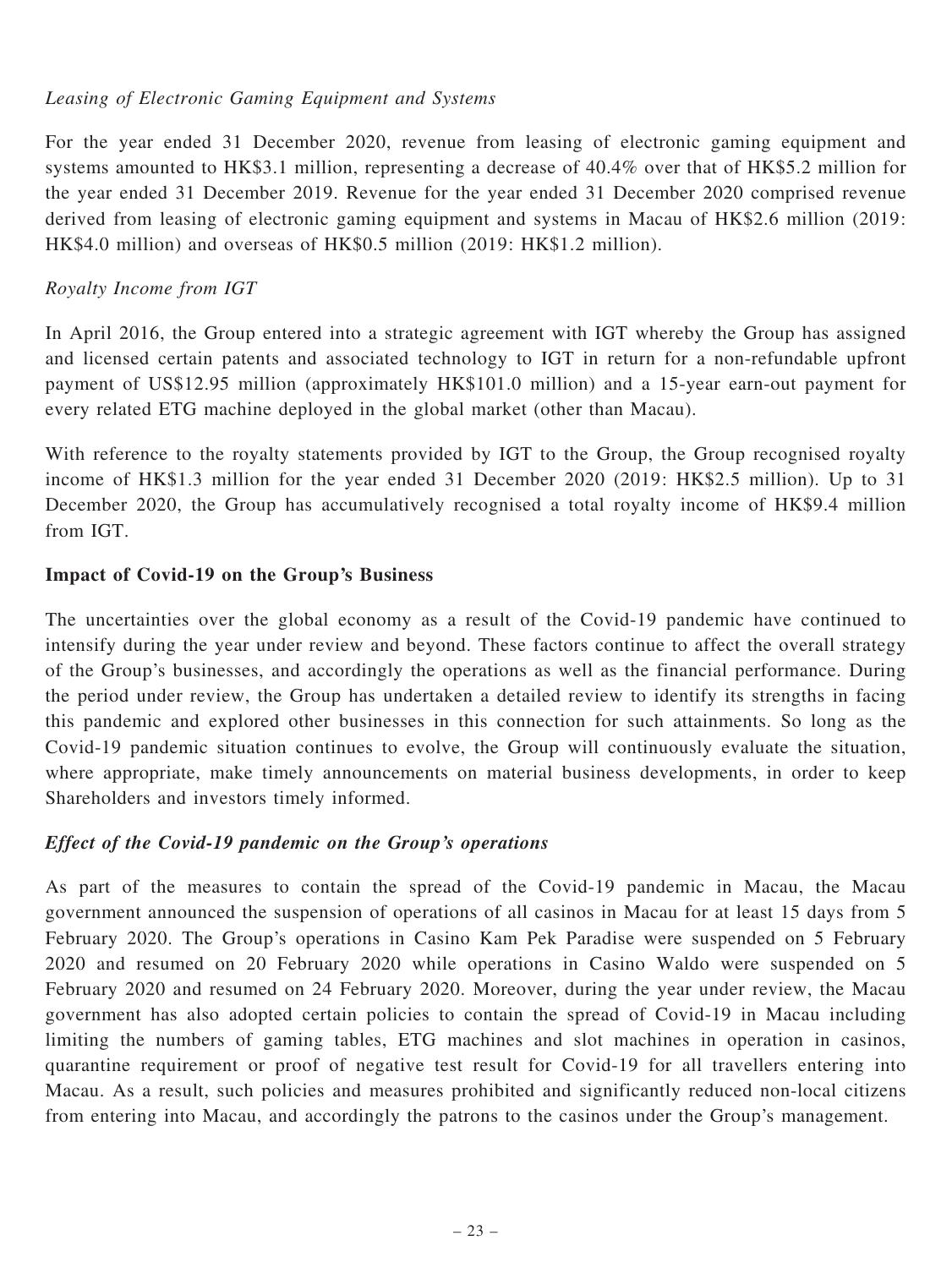The pandemic has swept the globe and most casinos, especially those in U.S., Macau and other Southeast Asian countries, which were also shut down for certain periods during the period under review. This has inevitably affected the deployment plan of our self-developed slot machines in these markets.

### Assessment of liquidity position and working capital sufficiency

Since the Group has always adopted a prudent financial management approach towards its financial and treasury policies, and despite the Covid-19 pandemic and during the year under review, the Group was on track with this approach to maintain a healthy liquidity position. The Board shall closely monitor the Group's liquidity position to ensure that the liquidity structure of the Group's assets, liabilities and other commitments can meet its funding requirements from time to time.

# Measures such as cost control, funding and adjustment to business plans to manage the impact of the Covid-19 pandemic

To attenuate the adverse effects to the Group as a result of the pandemic, the Group has taken various measures on cost control to reduce costs, including reducing marketing and promotional expenses of the casinos under the Group's management, requesting and lobbying landlords to reduce rents, and introducing family care leaves to employees, etc. Strategically, the Group decided not to renew the casino management services contract in Casino Waldo after its expiry on 29 February 2020 which has proved itself on the right move for cost control programme. The Group will continue to monitor and review its operating cost level and implement further effective measures so as to keep the Group's competitiveness.

The Group has also made use of its extensive network in the PRC to provide procurement services for overseas customers which has made positive contribution to the Group's results for the year under review. The Group will continue to explore more business opportunities in this economically recessive period.

## PROSPECTS

2020 has been an exceptionally challenging and difficult time for all business sectors, and the gaming industry was not an exception, as Covid-19 has impacted every sphere of life and has upended all economies including Macau, Hong Kong and nearby regions as well as the global economy, with travel, tourism, retail and gaming being some of the worst hit industries. The pandemic has brought not only the regional, but global travel and tourism industry almost to a standstill. Gaming markets in Macau and other major jurisdictions have been significantly disrupted as a result of Covid-19.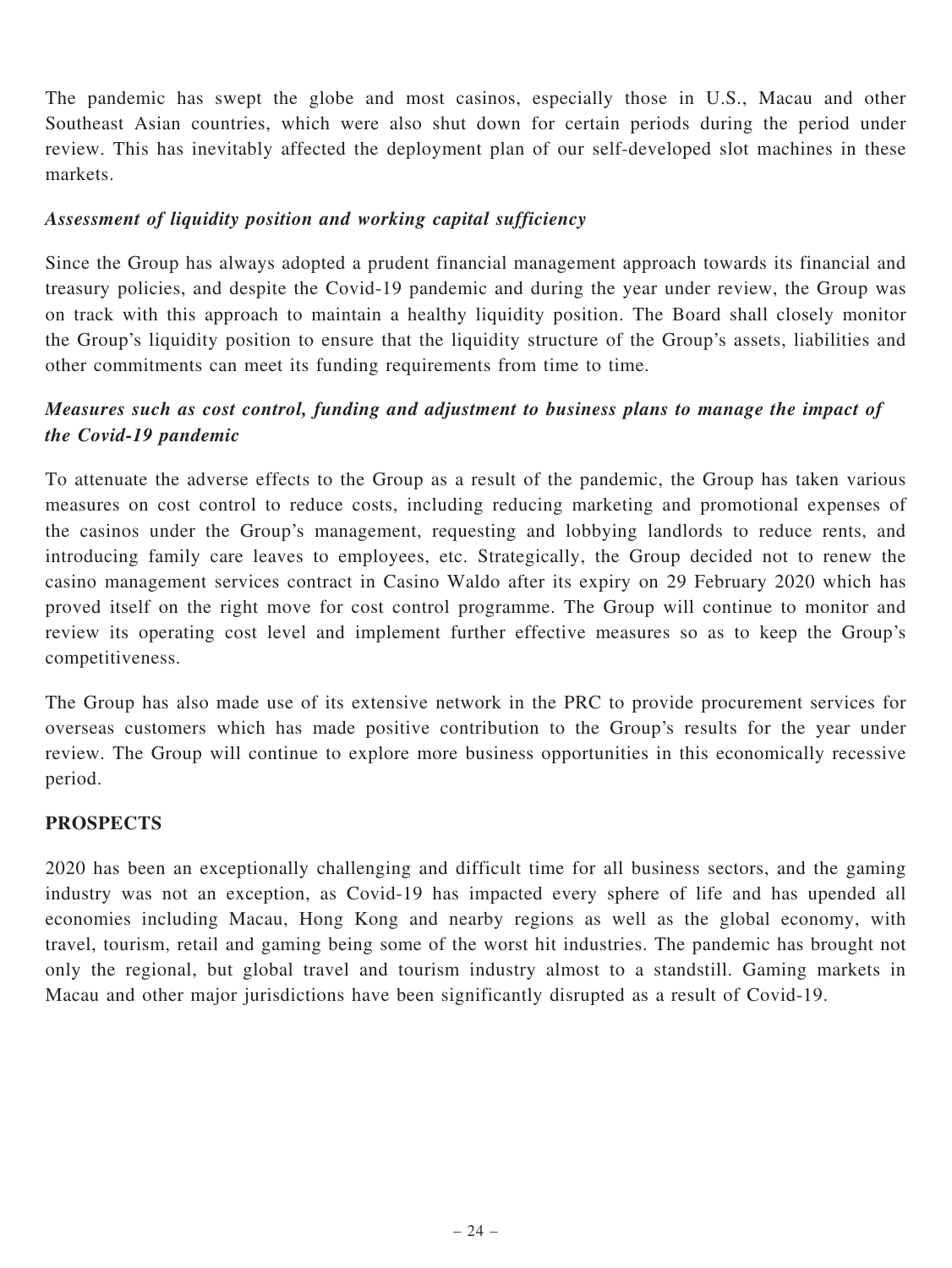Nevertheless, the year of 2020 was a remarkable year for our electronic gaming equipment and systems segment in terms of deployment of new slot machines. Recently, our new ''Jackpot Series'' has just been approved for the Macau market, which contains a group of slot games that are straight-forward, simple and perfectly suited for high denomination areas with non-progressive, standalone progress and linked progressive options. The first two games of the series approved in Macau, namely ''Jackpot Tornado'' and ''Jackpot Bonus'', have received encouraging results in the North American markets and other games in the series are due out soon. Our another brand-new slot game, namely, ''TEKKEN'' series has also hit the market. Being a famous Japanese media franchise, TEKKEN centered on a series of fighting video and arcade games, which have been very popular with players over decades. The Group is dedicated to continuous innovation in the gaming equipment industry using top-notch and innovative technology to create more good gaming products that are primarily catered for mass market.

We trust technology and innovation would be the key to driving future growth despite the pandemic. The Group shall continue to focus on optimising table productivity in the casino under our management by applying cutting-edge gaming technology that has enabled our GGR per table per day in the mass market to rival the tables in other casinos in Macau. The Group will follow our unique business model to embracing more synergies of our two business segments which is complement to the development of our high-tech products.

In recent years, the Group has also increased its investment on research and development for the attainments of innovation and breakthrough in design and applications of AI and other high-tech products with a view to fulfilling customers' needs with professional solutions on high-tech products in areas of education, sports and living, etc. These high-tech products will generate fresh revenue streams for the Group in the years ahead and we believe that high-tech and gaming industry will merge more closely in future.

Looking ahead, the Group will never rest on its laurels but will continue to acquire top talents and increase its investment in high-tech and avant-garde gaming products, aiming to explore more opportunities in the gaming technology space and expand its market share in global gaming industry. Nevertheless, we are cautious due to a range of geo-political and economic challenges and the Covid-19 pandemic which may impact consumer confidence in 2021. We remain confident in the longer-term outlook for Macau in general and believe that the Greater Bay Area integration plan will further facilitate the flow of people, logistics and capital within Macau, Hong Kong and the other cities of the Greater Bay Area and also other parts of the PRC. We will continue to support and leverage on the Greater Bay Area integration plan. The Group remains cautiously optimistic and will strive to identify new business opportunities in Macau and overseas markets and maximise returns to the Shareholders.

### DIVIDEND

The Board does not recommend the payment of a final dividend for the year ended 31 December 2020 (2019: nil).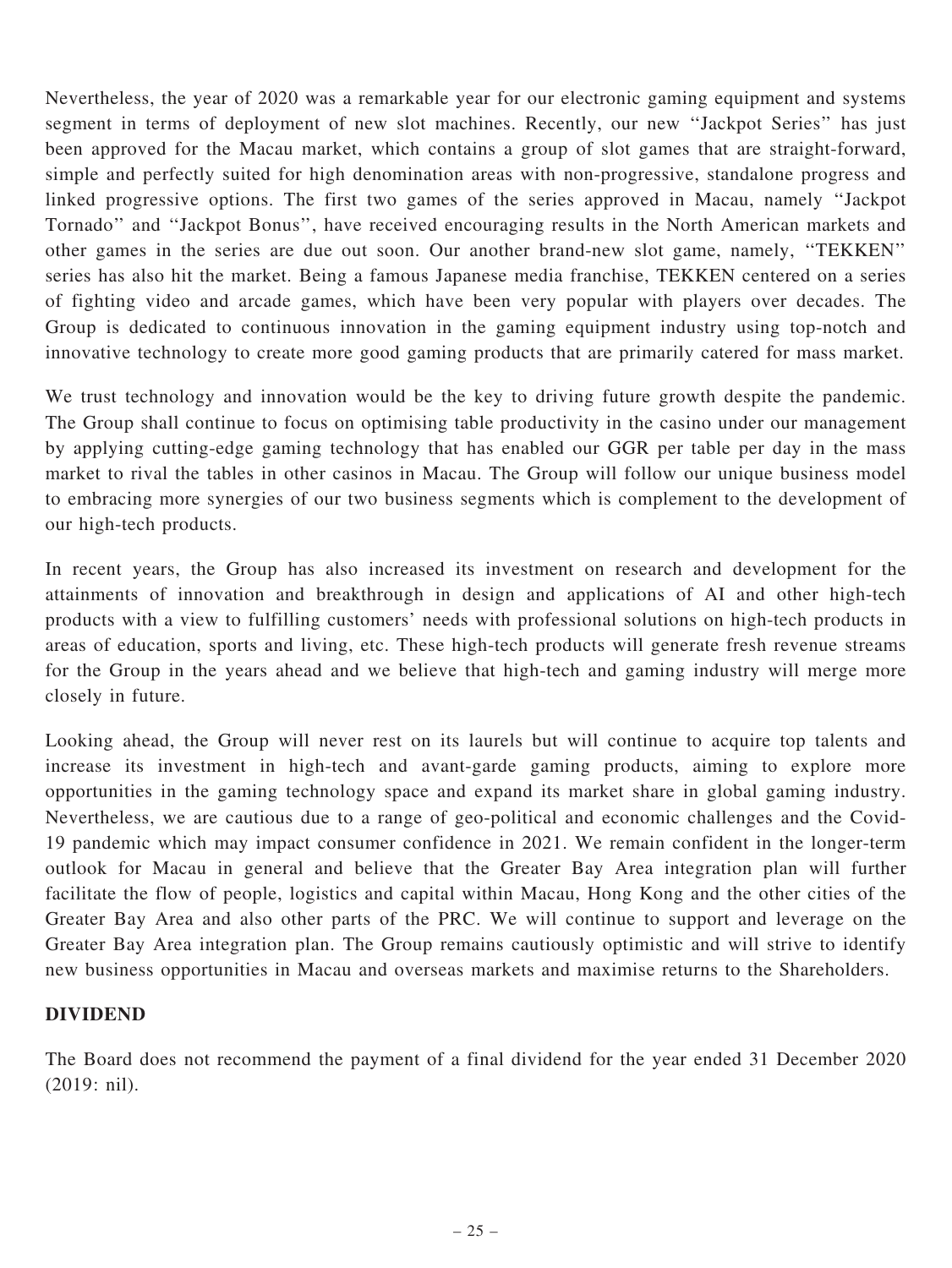### BOOK CLOSURE FOR 2021 AGM

To ascertain Shareholders' eligibility to attend and vote at the 2021 AGM to be held on 21 May 2021, the register of members of the Company will be closed from 17 May 2021 to 21 May 2021, both days inclusive, during which period no transfer of Shares will be registered. In order to be eligible to attend and vote at the 2021 AGM, all transfers of Shares accompanied by the relevant share certificates must be lodged for registration with the Company's branch share registrar, Tricor Secretaries Limited, of Level 54, Hopewell Centre, 183 Queen's Road East, Hong Kong, no later than 4:30 p.m. on 14 May 2021.

## LIQUIDITY AND FINANCIAL RESOURCES

The Group's liquidity needs primarily comprise working capital including research and development expenditure, capital expenditure and repayment of bank borrowings. The Group has generally funded its operations from internal resources, bank and other borrowings and/or equity financing.

The Group has adopted a prudent financial management approach towards its financial and treasury policies. During the year under review, the Group was on track with this approach to maintain a healthy liquidity position. The Board closely monitors the Group's liquidity position to ensure that the liquidity structure of the Group's assets, liabilities and other commitments can meet its funding requirements from time to time. The Group may utilise the balance of cash for appropriate investment in accordance with the Group's strategic direction and development.

As at 31 December 2020, the consolidated net assets of the Group amounted to HK\$406.1 million, representing a decrease of HK\$202.4 million or 33.3% from HK\$608.5 million as at 31 December 2019. The decrease in consolidated net assets of the Group was mainly due to the Group's loss of HK\$192.1 million for the year ended 31 December 2020 and the payment of interim dividend by a non-wholly owned subsidiary of the Company to non-controlling interests for the six months ended 30 June 2020 of HK\$7.1 million.

### Pledged Bank Deposits, Bank Balances and Cash, and Chips on Hand

As at 31 December 2020, the Group held pledged bank deposits of HK\$30.3 million, bank balances and cash of HK\$129.2 million and chips on hand of HK\$13.5 million.

The Group's pledged bank deposits as at 31 December 2020 comprise a fixed deposit of HK\$30.0 million (denominated in HK\$, the Group's functional currency, and placed at a Macau bank with original maturity of 12 months) and another fixed deposit of HK\$0.3 million (denominated in Australian dollars and placed at an Australian bank with original maturity of 12 months). The Group's other bank deposits were mainly denominated in HK\$, MOP, Euro and US\$. Given MOP is pegged to HK\$ and HK\$ are linked to US\$, the Group considers that the exposure to exchange rate risk is normal for its bank deposits denominated in MOP and US\$. Exchange rate of Euro against HK\$ fluctuated during the year ended 31 December 2020. For accounting purposes, the Group's bank deposits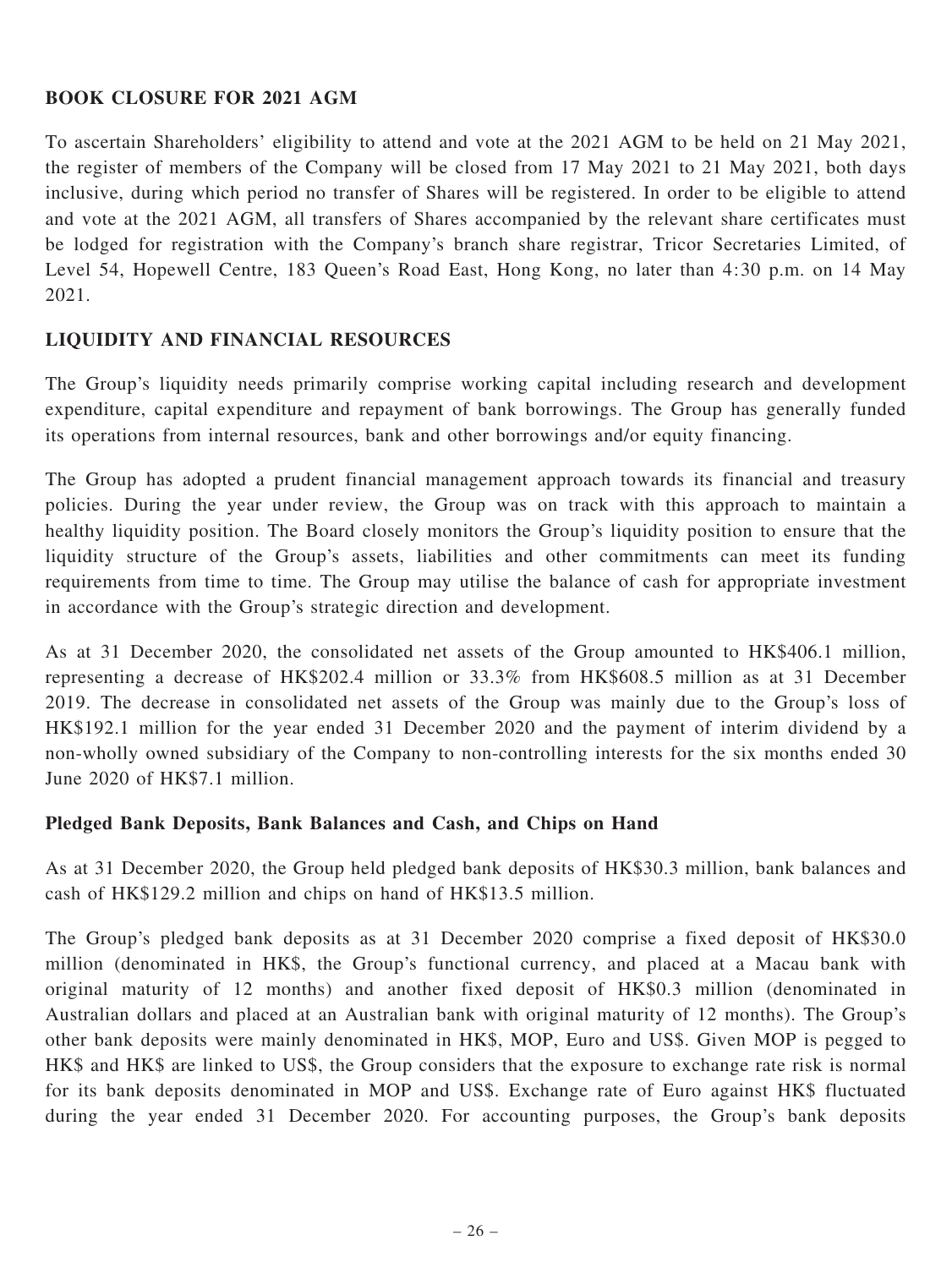denominated in Euro were retranslated into HK\$ at the exchange rate as at 31 December 2020 which resulted in a net unrealised exchange gain of approximately HK\$5.7 million being recognised in the Group's results for the year ended 31 December 2020 (2019: nil).

#### Borrowing and Gearing Ratio

As at 31 December 2020, the Group had outstanding (i) secured and unguaranteed bank borrowings of approximately HK\$137.0 million (2019: HK\$145.8 million); and (ii) unsecured and unguaranteed amounts due to Directors of HK\$1.6 million (2019: HK\$2.1 million).

The Group's bank borrowings carried interest at prevailing market rates and were on floating rate basis. The bank borrowings were denominated in MOP and HK\$. Given MOP is pegged to HK\$, the Group considers the exposure to exchange rate risk normal for its bank borrowing denominated in MOP. The maturity profile of the bank borrowings of HK\$137.0 million as at 31 December 2020 spread over a period of more than five years, with HK\$9.0 million repayable within one year, HK\$9.2 million in the second year, HK\$29.0 million in the third to fifth years and HK\$89.8 million over five years. The amounts due to Directors were interest-free and repayable on demand.

The Group's gearing ratio (expressed as a percentage of total borrowings over net assets) as at 31 December 2020 was 34.1% (2019: 24.3%).

During the year ended 31 December 2020, the Group did not employ any financial instruments for hedging purposes.

### MATERIAL ACQUISITIONS AND DISPOSALS

The Group made no material acquisitions or material disposals of subsidiaries and associated companies during the year ended 31 December 2020.

### CAPITAL COMMITMENTS

As at 31 December 2020, the Group had capital commitment in respect of acquisition of property, plant and equipment which is contracted for but not provided for of HK\$1.1 million (31 December 2019: HK\$1.1 million).

### FOREIGN EXCHANGE EXPOSURE

The majority of the Group's income and expenses, bank deposits and bank borrowings are denominated in HK\$ (the Group's functional currency), MOP, Euro and US\$. HK\$ are linked to US\$ and the exchange rate between these two currencies has remained relatively stable over the past several years. MOP is pegged to HK\$, and in many cases the two currencies are used interchangeably in Macau. Due to the stable exchange rates between HK\$ and US\$ and between HK\$ and MOP, the Group does not consider that any specific hedge for fluctuation of MOP or US\$ against HK\$ is necessary. The Group has a net exchange exposure to Euro as it maintains certain bank deposits denominated in Euro. The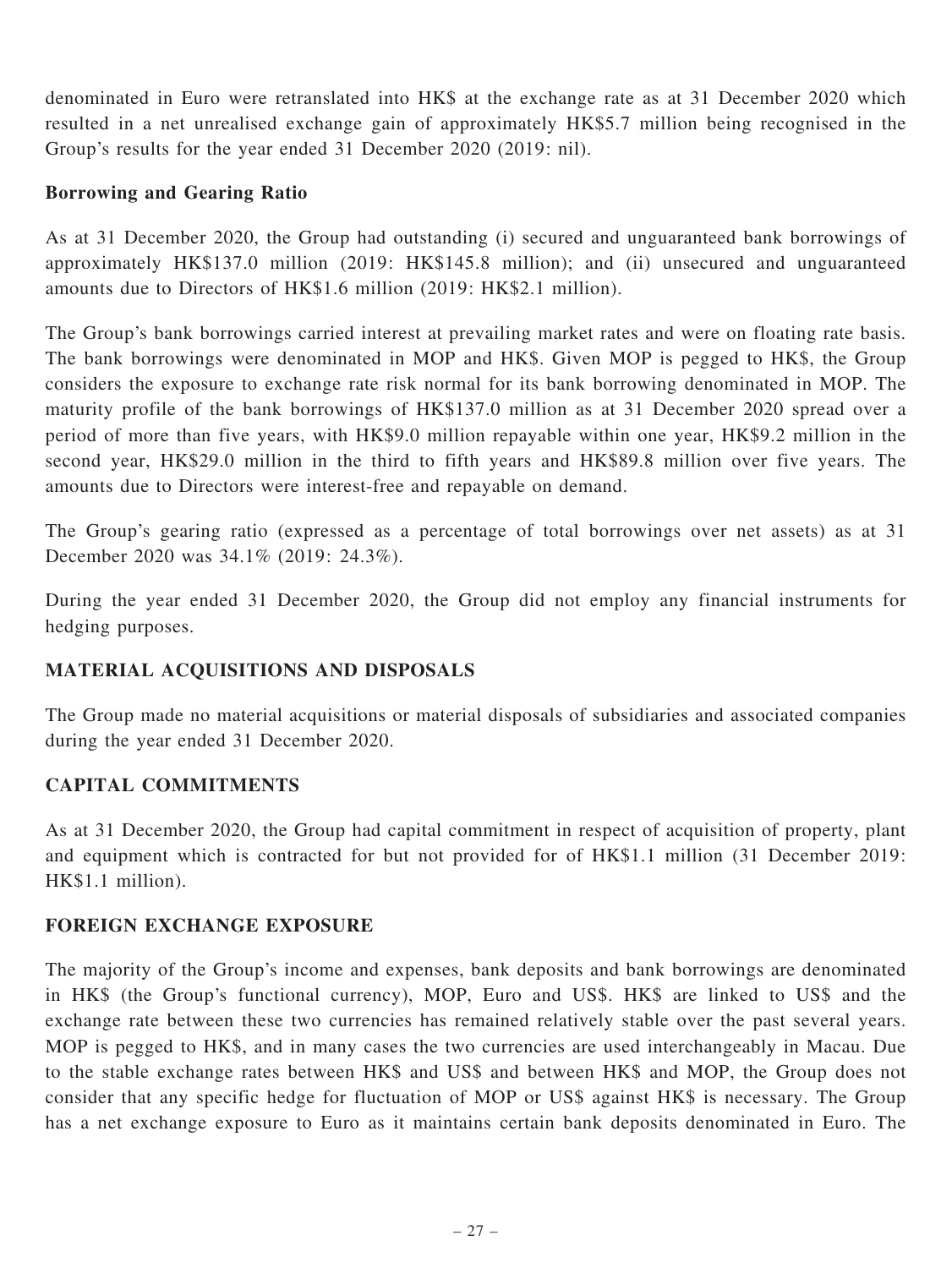Group manages its foreign currency risk of Euro against HK\$ by closely monitoring the movement of the exchange rate and may consider specific hedge for significant foreign exchange exposure should additional need arise.

#### CHARGES ON GROUP ASSETS

As at 31 December 2020, leasehold land and buildings of the Group with the carrying amount of HK\$214.7 million were pledged to secure bank borrowings offered by banks to the Group.

In addition, as at 31 December 2020, the Group pledged bank fixed deposits of HK\$30.3 million, comprising HK\$30.0 million and HK\$0.3 million to secure for guarantees in favour of SJM and a landlord (for fulfilment of all obligations of the related group company as tenant), respectively. The bank deposit of HK\$30.0 million was placed at a bank as fixed deposit pledged to secure for a guarantee in the amount of HK\$45.7 million issued by the bank for the period from 15 May 2020 to 30 June 2023 in favour of SJM for the Group's fulfilment of all its obligations, in particular for reimbursement by the Group to SJM of the employees' compensation and benefits for those gaming operation employees employed by SJM who work for the casino under the Group's management, as stipulated under the service agreement (and all related supplemental agreements) entered into between SJM and the Group for provision of casino management services by the Group to SJM.

#### CONTINGENT LIABILITIES

As at 31 December 2020, the Group did not have any significant contingent liabilities.

### EMPLOYEES AND REMUNERATION POLICY

As at 31 December 2020, the Group had approximately 770 employees, including approximately 380 gaming operation employees who were employed by SJM to work for Casino Kam Pek Paradise under the Group's management. These gaming operation employees were paid by SJM and the Group reimbursed SJM in full for their salaries and other benefits.

Total staff costs, including Directors' emoluments, for the year ended 31 December 2020 amounted to HK\$293.9 million (2019: HK\$452.6 million), including a total of HK\$137.4 million (2019: HK\$265.9 million) paid or payable for gaming operation employees employed by SJM (for Casino Kam Pek Paradise) or Galaxy (for Casino Waldo).

The terms of employment of employees conform to normal commercial practice. The remuneration policy for the employees of the Group is principally set up by the Board and the management of the Company on the basis of the relevant employees' qualifications, competence, work performance, industry experience, relevant market trend and the Group's operating results, etc. Discretionary bonuses are granted to employees based on merit and in accordance with industry practice. Other benefits including share options, share awards, retirement benefits, subsidised medical care, pension funds and training programmes are offered to eligible employees.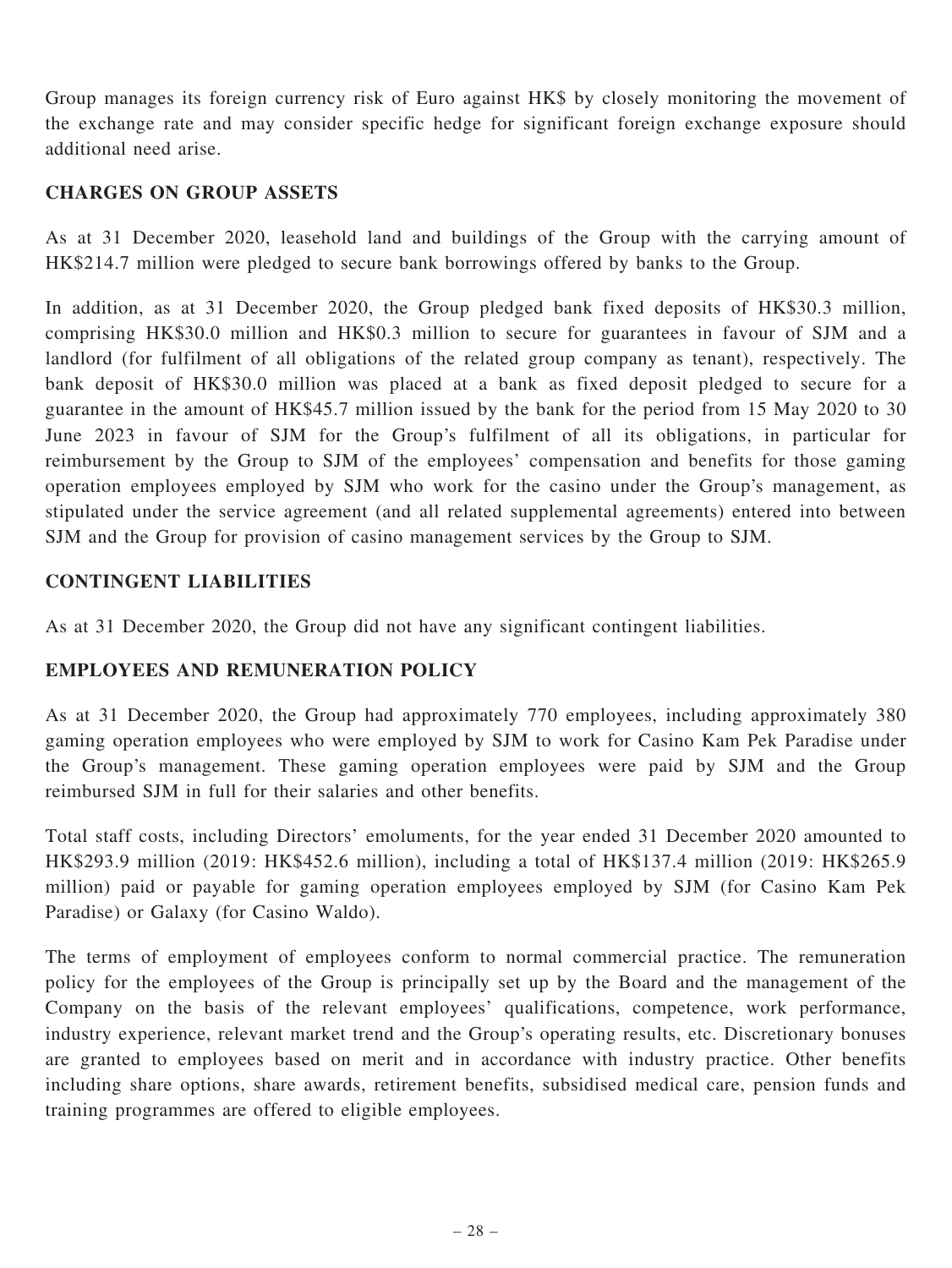## EVENTS AFTER THE REPORTING PERIOD

There is no event after the reporting period which is required to be disclosed.

## COMPLIANCE WITH THE CORPORATE GOVERNANCE CODE

In the opinion of the Board, the Company has complied with the code provisions of the CG Code set out in Appendix 14 to the Listing Rules throughout the year ended 31 December 2020 except for certain deviations disclosed below:

### Code Provision A.2.1

Mr. Jay Chun is the Chairman and the Managing Director of the Company. In the opinion of the Board, the roles of the Managing Director and the chief executive officer are the same. Although under code provision A.2.1 of the CG Code, the roles of the Chairman and chief executive officer should be separate and should not be performed by the same individual, the Board considers that the present structure provides the Group with strong and consistent leadership and allows for efficient and effective business planning and execution. Hence, the Board believes that it is in the best interest of the Shareholders that Mr. Jay Chun will continue to assume the roles of the Chairman of the Board and the Managing Director of the Company. However, the Company will review the current structure as and when it becomes appropriate in future.

### Code Provision A.4.1

In accordance with code provision A.4.1 of the CG Code, non-executive directors should be appointed for a specific term, subject to re-election. Currently, none of the Directors (including the independent non-executive Directors) is appointed for a specific term. However, all Directors (including the independent non-executive Directors) are subject to retirement by rotation at least once every three years at the annual general meeting of the Company in accordance with the provision of the Bye-laws of the Company, and their terms of appointment will be reviewed when they are due for re-election.

### COMPLIANCE WITH THE MODEL CODE

The Company has adopted the Model Code as the code of conduct regarding Directors' securities transactions. Having made specific enquiry of all Directors, all Directors have confirmed that they had complied with the requirements set out in the Model Code during the year ended 31 December 2020.

### PURCHASE, SALE OR REDEMPTION OF THE COMPANY'S SHARES

Neither the Company nor any of its subsidiaries had purchased, sold or redeemed any of the Company's listed securities during the year ended 31 December 2020.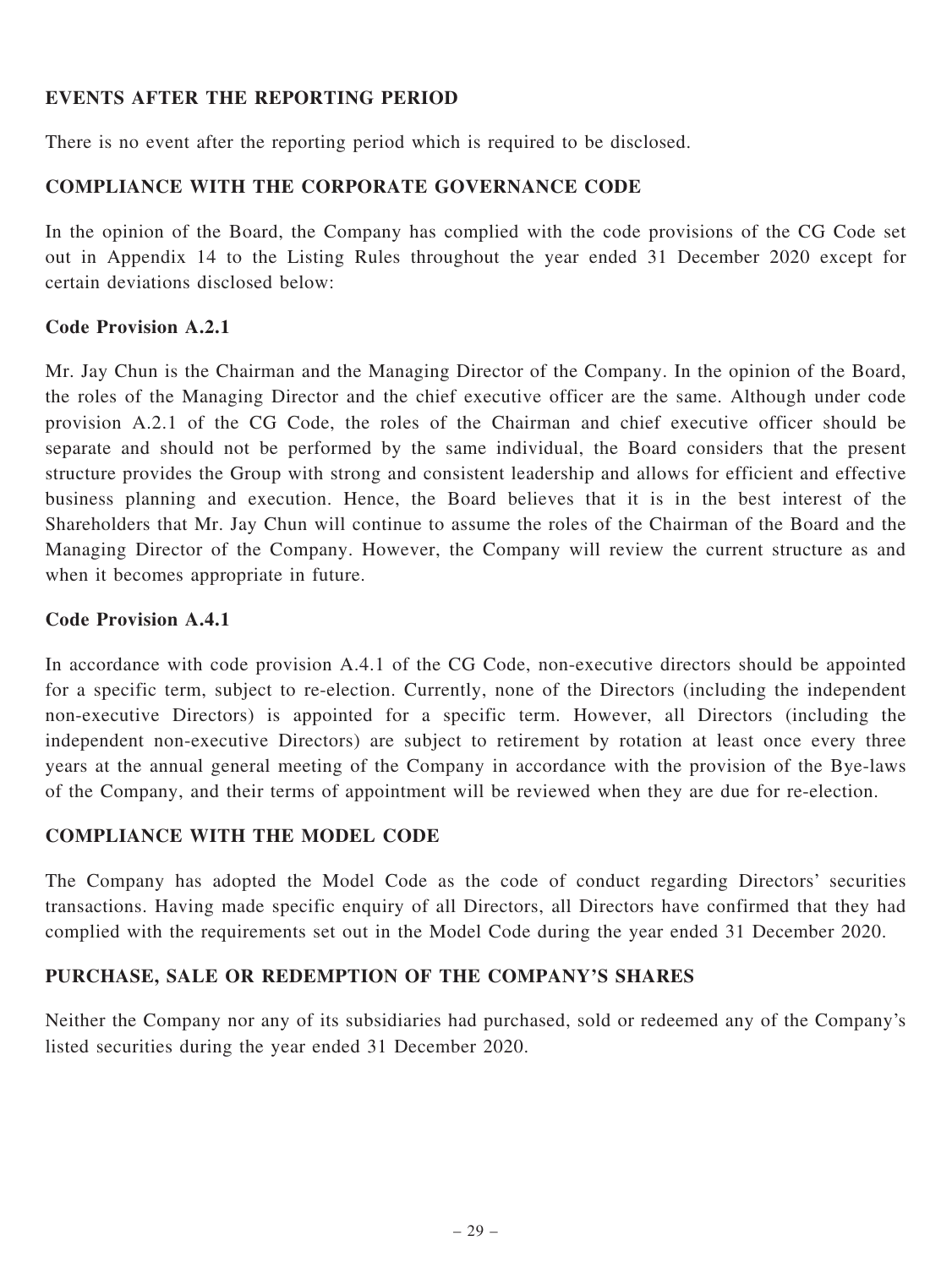## UPDATE ON DIRECTORS' INFORMATION

With effect from 1 July 2020, the monthly remuneration payable to Mr. Shan Shiyong, alias, Sin Sai Yung and Mr. Hu Liming, executive Directors, have been revised from HK\$1,000,000 to HK\$200,000 and from HK\$20,000 to HK\$10,000, respectively.

With effect from 1 July 2020, the monthly Director's fee payable to each of Mr. Li John Zongyang, Mr. Kai-Shing Tao and Ms. Tang Kiu Sam Alice, independent non-executive Directors, has been revised from HK\$20,000 to HK\$10,000.

Save as disclosed, there is no other information required to be disclosed pursuant to Rule 13.51B(1) of the Listing Rules.

### INDEPENDENT AUDITOR

The consolidated financial statements of the Company for the year ended 31 December 2020 were audited by Deloitte Touche Tohmatsu. A resolution will be proposed at the 2021 AGM to re-appoint Deloitte Touche Tohmatsu as the independent auditor of the Company.

## REVIEW OF AUDITED CONSOLIDATED FINANCIAL STATEMENTS BY THE AUDIT **COMMITTEE**

The Audit Committee has reviewed with the management and the independent auditor of the Company the audited consolidated financial statements of the Company for the year ended 31 December 2020 and the related accounting principles and practices adopted by the Group.

### PRELIMINARY ANNOUNCEMENT OF THE GROUP'S RESULTS

The figures in respect of the Group's consolidated statement of financial position, consolidated statement of profit or loss, consolidated statement of profit or loss and other comprehensive income and the related notes thereto for the year ended 31 December 2020 as set out in this preliminary announcement have been agreed by the Company's auditor, Deloitte Touche Tohmatsu (the ''Auditor''), to the amounts set out in the Group's audited consolidated financial statements for the year. The work performed by the Auditor in this respect did not constitute an assurance engagement in accordance with Hong Kong Standards on Auditing, Hong Kong Standards on Review Engagements or Hong Kong Standards on Assurance Engagements issued by the HKICPA and consequently no assurance has been expressed by the Auditor on this preliminary announcement.

#### **DEFINITIONS**

The following expressions shall, unless the content otherwise states, have the following meanings:

"2021 AGM" the forthcoming annual general meeting of the Company to be held on 21 May 2021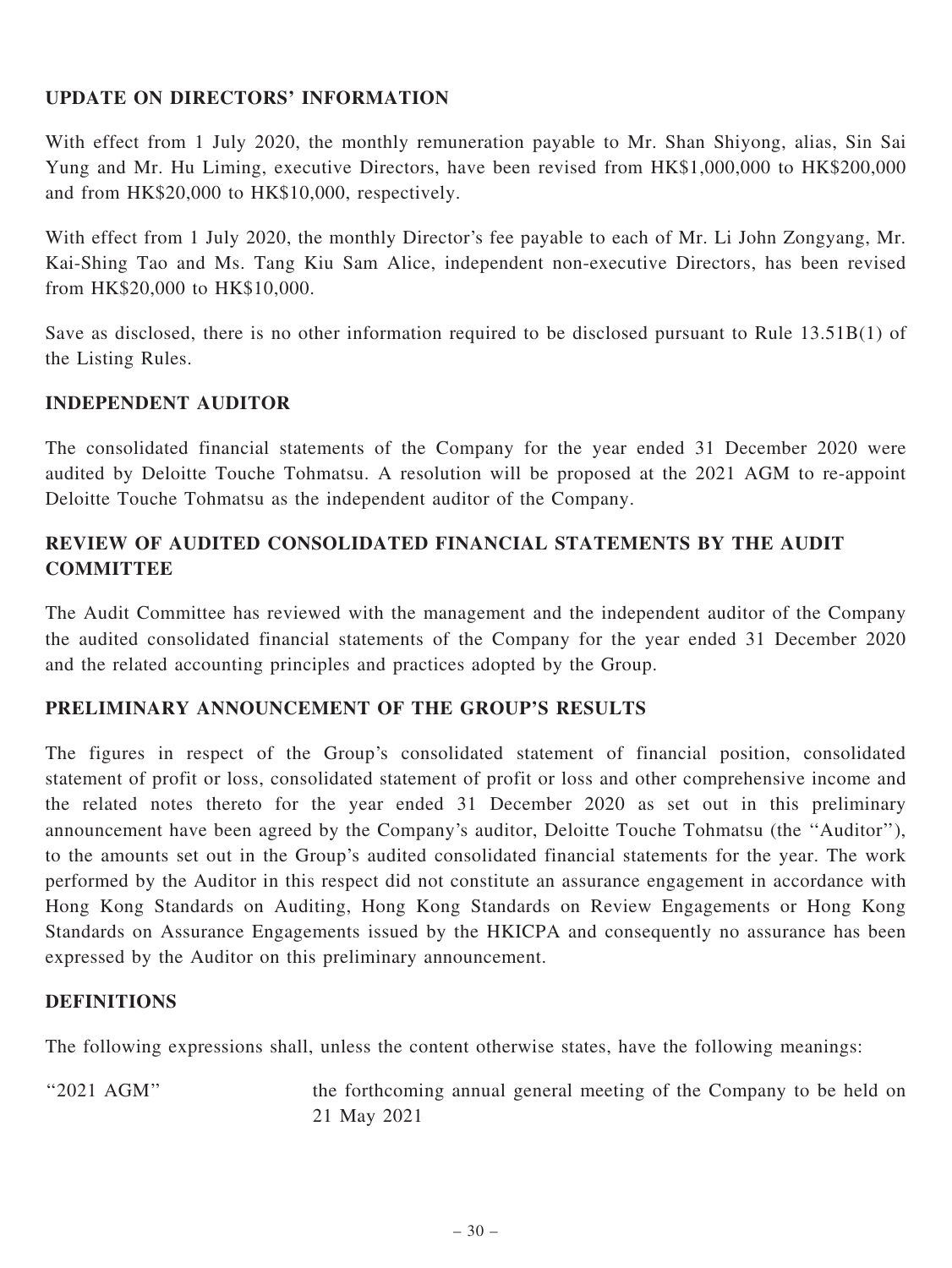| "Adjusted EBITDA" | the Group's profit or loss for the year before interest income, finance<br>costs, taxation credit or charge, depreciation of property, plant and<br>equipment, depreciation of right-of-use assets, amortisation of<br>intangible assets, gain or loss on disposal/write-off of property, plant<br>and equipment, and costs incurred or associated with corporate<br>exercises or potential projects, where applicable |
|-------------------|------------------------------------------------------------------------------------------------------------------------------------------------------------------------------------------------------------------------------------------------------------------------------------------------------------------------------------------------------------------------------------------------------------------------|
| "Al"              | artificial intelligence                                                                                                                                                                                                                                                                                                                                                                                                |
| "Audit Committee" | the audit committee of the Company                                                                                                                                                                                                                                                                                                                                                                                     |
| "Board"           | the board of Directors                                                                                                                                                                                                                                                                                                                                                                                                 |
| "CG Code"         | the Corporate Governance Code contained in Appendix 14 to the<br><b>Listing Rules</b>                                                                                                                                                                                                                                                                                                                                  |
| "Company"         | Paradise Entertainment Limited, a company incorporated in Bermuda<br>with limited liability, the issued Shares of which are listed on the Main<br>Board of the Stock Exchange                                                                                                                                                                                                                                          |
| "DICJ"            | Direcção de Inspecção e Coordenação de Jogos, the Gaming Inspection<br>and Coordination Bureau in Macau                                                                                                                                                                                                                                                                                                                |
| "Director(s)"     | the director(s) of the Company                                                                                                                                                                                                                                                                                                                                                                                         |
| "ETG"             | electronic table game                                                                                                                                                                                                                                                                                                                                                                                                  |
| "Galaxy"          | Galaxy Casino, S.A., one of the three concessionaires for operation of<br>casinos in Macau                                                                                                                                                                                                                                                                                                                             |
| "GGR"             | gross gaming revenue, being total net win generated by all casino<br>activities combined, calculated before<br>deduction<br>gaming<br>of<br>commissions and other expenses, if any                                                                                                                                                                                                                                     |
| "Group"           | the Company and its subsidiaries                                                                                                                                                                                                                                                                                                                                                                                       |
| "HKAS"            | Hong Kong Accounting Standard                                                                                                                                                                                                                                                                                                                                                                                          |
| "HKFR $S(s)$      | Hong Kong Financial Reporting Standard(s)                                                                                                                                                                                                                                                                                                                                                                              |
| "HKICPA"          | Hong Kong Institute of Certified Public Accountants                                                                                                                                                                                                                                                                                                                                                                    |
| "HK\$"            | Hong Kong dollars, the lawful currency of Hong Kong                                                                                                                                                                                                                                                                                                                                                                    |
| "Hong Kong"       | the Hong Kong Special Administrative Region of the PRC                                                                                                                                                                                                                                                                                                                                                                 |